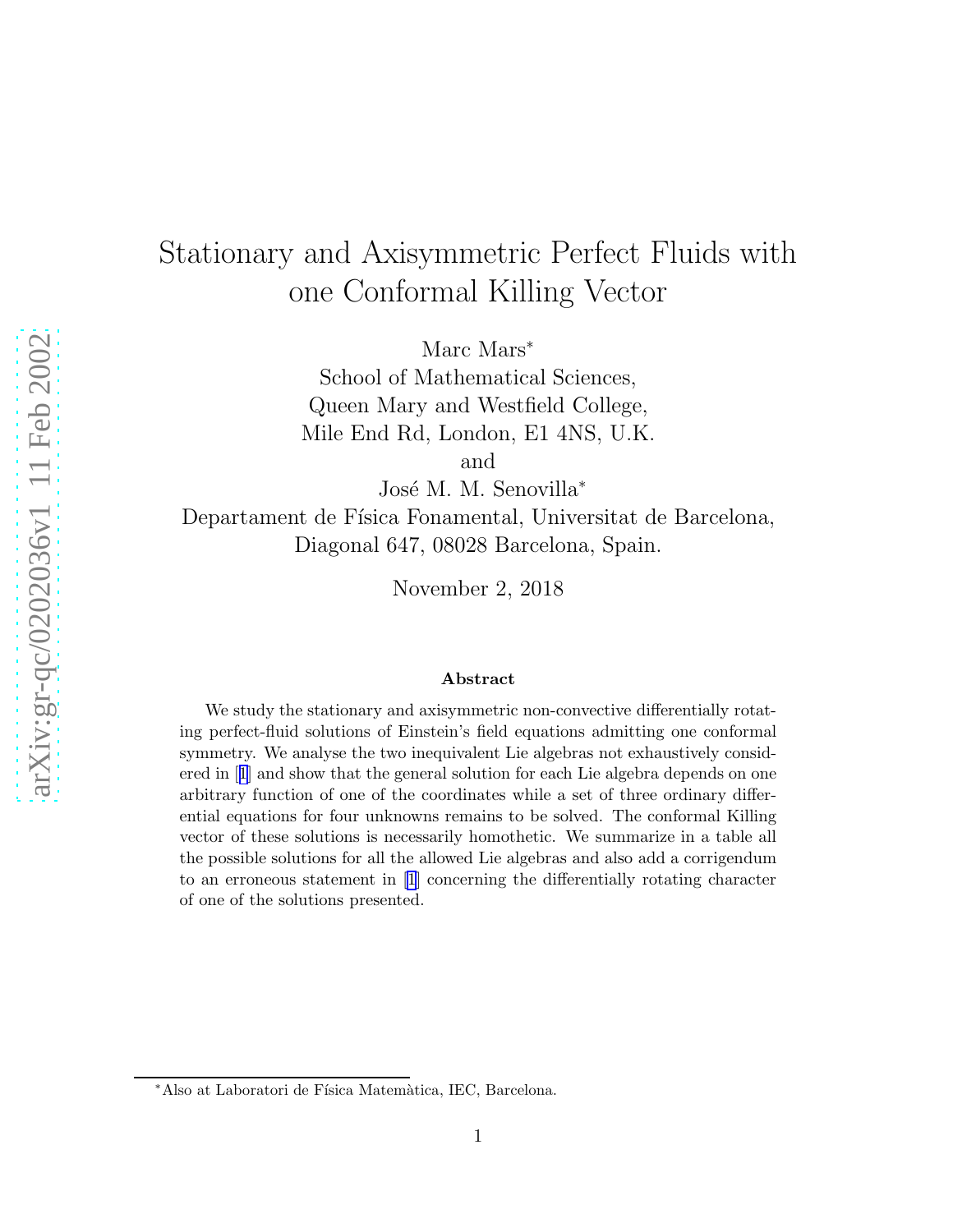#### <span id="page-1-0"></span>1 Introduction

In a recent paper [\[1\]](#page-23-0) we considered the study of stationary (non-static) and axisymmetric non-convective differentially rotating perfect-fluid solutions admitting one proper conformal Killing vector. A purely geometric result[[2\]](#page-23-0) for stationary and axisymmetric spacetimes (with a well-defined axis of symmetry) admitting one conformal motion implies that both the stationary and the axial Killing vectors necessarily commute with the conformal Killing. Thus, the Lie algebra of the three dimensional conformal group can only adopt four inequivalent forms, which were labeled in [\[1](#page-23-0)] as Abelian Case and Cases I, II and III, and which correspond to

| Abelian Case | $\left[\vec{\xi}, \vec{k}\right] = \vec{0},$     |  |
|--------------|--------------------------------------------------|--|
| Case I       | $\left[\vec{\xi}, \vec{k}\right] = b\vec{k},$    |  |
| Case II      | $\left[\vec{\xi}, \vec{k}\right] = c\vec{\xi},$  |  |
| Case III     | $\left[\vec{\xi}, \vec{k}\right] = v\vec{\eta},$ |  |

where  $\vec{\xi}$  is the timelike Killing vector,  $\vec{\eta}$  is the axial Killing vector,  $\vec{k}$  is the conformal Killing and  $b$ ,  $c$  and  $v$  are arbitrary non-vanishing constants (these constants can be normalised to one, but as they usually carry dimensions we prefer to retain them). In [\[1](#page-23-0)] the general solution of Einstein's field equations for the Abelian and Case I was found. The general solution for the Abelian Case depends on an arbitrary function of a single variable and the perfect fluid satisfies the barotropic equation of state  $\rho = p + const.$  The solution is Petrov type D and the fluid velocity vector lies in the two plane generated at each point by the two repeated principal directions of the Weyl tensor. This solution was first found under completely different hypotheses by one of us [[3\]](#page-23-0). In Case I, the general solution is an explicit Petrov type D metric with the fluid velocity vector lying outside the two-plane generated by the repeated principal directions and the perfect fluid satisfying the barotropic equation of state  $\rho + 3p = 0$ . Let us remark here that [\[1](#page-23-0)] contained an erroneous statement concerning this solution which is corrected at the end of this paper: the fluid velocity vector for this solution was claimed to rotate differentially when the solution is, actually, rigidly rotating. Then, as a consequence of the results in[[5\]](#page-23-0), this solution is contained in the general Wahlquist family[[6](#page-23-0)] of Petrov type D rigidly rotating perfect fluids with equation of state  $\rho + 3p = \text{const.}$ 

The Cases II and III were also considered, but the study of solutions was only performed under the severe restriction imposed by an Ansatz of separation of variables in one of the metric functions. For the first two cases in (1) this separation of variables is a consequence of one of the Einstein field equations but, for the remaining Cases II and III, it had to be imposed as an additional assumption in order to handle the field equations. The solution under this assumption was found and the conformal Killing vector turned out to be, in fact, homothetic.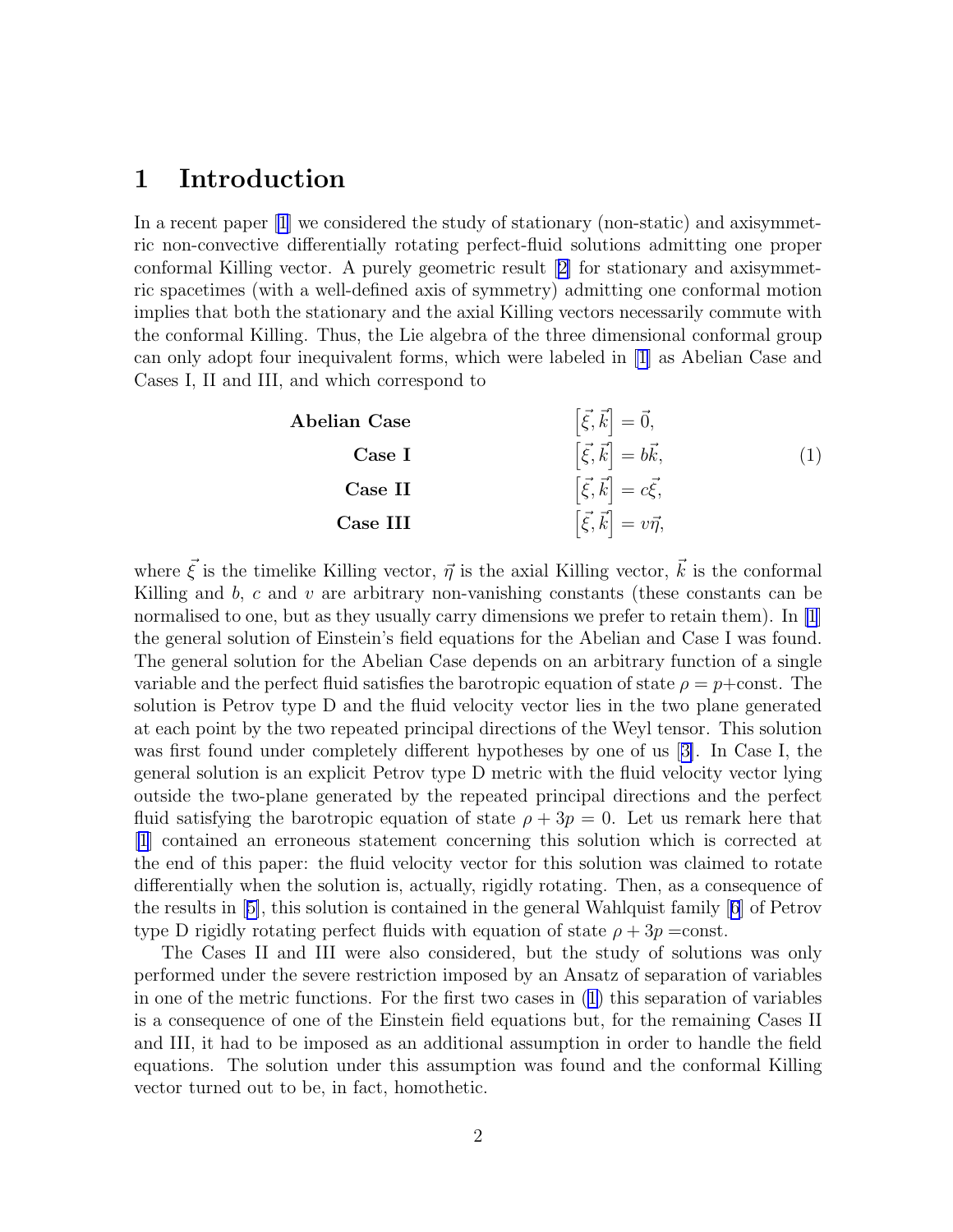The aim of this paper is to complete the study performed in[[1\]](#page-23-0) by analysing the general non-convective differentially rotating perfect-fluid solution of Einstein's field equations for a stationary and axisymmetric spacetime with one conformal symmetry such that the Lie algebra of the conformal group belongs to one of the Cases II or III above. It turns out that there exists one perfect-fluid family of solutions for both cases. The dependence of all metric coefficients of these solutions on one of the coordinates is explicit. The dependence on the other non-trivial coordinate can be obtained by solving a remaining compatible system of ordinary differential equations. The general solution of this system depends on an arbitrary function which cannot be reabsorbed by any coordinate change. It also results that the conformal Killing for these two families is necessarily homothetic which proves that no non-convective stationary and axisymmetric perfect fluid admitting one proper conformal motion exists apart from those in  $[1], [3]$  $[1], [3]$ . We remark that the families we will find in this paper contain as particular cases the solutions for Cases II and III considered in [\[1\]](#page-23-0).

The plan of the paper is as follows. In section 2 we recall the line-element and the form of the conformal Killing for the Lie algebras II and III. We rewrite the metric in a way which allows us to consider the two cases together. Then we write the Einstein field equations for a perfect-fluid energy-momentum tensor and concentrate our efforts in a subsystem constituted by two partial differential equations for a single function  $\Psi(x, y)$  (the conformal factor of the metric). In section 3 we find the general solution of this system of equations which turns out to be a set of four different families that we label as Solutions 1, 2, 3 and 4. Section 4 is devoted to impose the remaining Einstein equation (which is quadratic in the second derivatives) for each of the four solutions. We prove that Solution 1 does not represent a perfect fluid. Regarding Solutions 2 and 3, we show that they can be treated together and that the quadratic equation gives rise to a system of ordinary differential equations which can be shown to give no solution with a regular axis of symmetry. In an Appendix we proof this statement completely for the Case III and give the main indications regarding the Case II (the proof for this case is much longer but still not difficult to perform). Let us remark here that the assumption of regular axis is not an additional one in our work because the restriction to the four possible Lie algebras [\(1](#page-1-0)) is based essentially on this regularity of the axis  $|1|-|2|$ .

Then we consider Solution 4, which makes the quadratic equation compatible thus giving perfect-fluid solutions of Einstein's equations which are analysed in Section 5, where we rewrite the line-elements for these solutions in the simplest forms and write down the remaining ordinary differential equations including a discussion on the compatibility of the system. We also give the expressions for the density and pressure and for the fluid velocity vectors. We finish the section by enclosing a table which summarizes all the non-convective stationary and axisymmetric perfect-fluid solutions of Einstein's equations admitting one conformal Killing vector. We end this paper by including a corrigendum for an erroneous statement in [\[1](#page-23-0)] concerning the solution in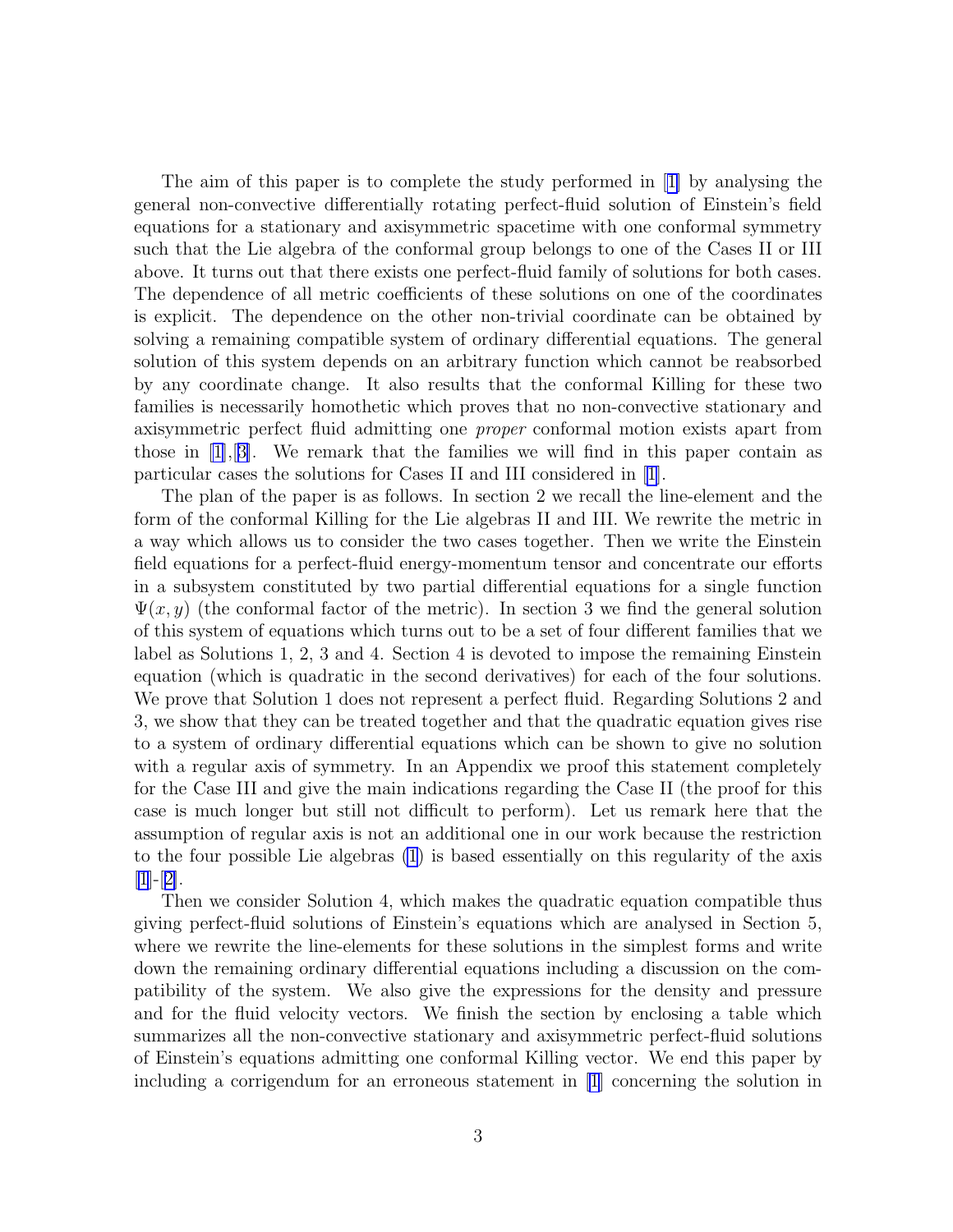<span id="page-3-0"></span>Case I (see above).

## 2 Canonical forms of the metric and Einstein field equations

As we have stated in the Introduction, we are interested in studying the Einstein field equations for a non-convective, differentially rotating perfect fluid in stationary and axisymmetric spacetimes admitting one conformal motion such that the conformal algebra belongs to Cases II or III defined above. The canonical form of the metric in these two cases is explicitly given in [\[1](#page-23-0)] where it is shown that there exist coordinates in which the line-elements and the conformal Killing vectors take the forms

Case II

$$
ds^2 = \frac{1}{\Psi^2(x,y)} \left[ -\tilde{F}(x) \left( e^{-cy} dt + \tilde{P}(x) d\phi \right)^2 + \frac{\tilde{Q}^2(x)}{\tilde{F}(x)} d\phi^2 + dx^2 + dy^2 \right],\tag{2}
$$

$$
\vec{k} = ct\frac{\partial}{\partial t} + \frac{\partial}{\partial y}.
$$

Case III

$$
ds^{2} = \frac{1}{\Psi^{2}(x, y)} \left[ -F(x)dt^{2} + \frac{Q^{2}(x)}{F(x)} \left( d\phi + (P(x) - vy) dt \right)^{2} + dx^{2} + dy^{2} \right],
$$
 (3)

$$
\vec{k} = vt \frac{\partial}{\partial \phi} + \frac{\partial}{\partial y}.
$$

In both metrics the dependence of the function  $\Psi(x, y)$  on the variable y must be nontrivial because, otherwise, the conformal Killing  $\vec{k}$  becomes a true Killing field.

As we will see in what follows, it is very convenient to study the two Cases II and III together as they have similar properties. It is obvious that the two line-elements can be fused into the following expression

$$
ds^{2} = \frac{1}{\Psi^{2}(x,y)} \left[ -F(x)e^{-2cy}dt^{2} + \frac{Q^{2}(x)}{F(x)} \left( d\phi + e^{-cy} \left( P(x) - vy \right) dt \right)^{2} + dx^{2} + dy^{2} \right], \tag{4}
$$

where the expressions relating the functions  $\tilde{F}(x)$ ,  $\tilde{P}(x)$  and  $\tilde{Q}(x)$  with  $F(x)$ ,  $P(x)$  and  $Q(x)$  for Case II can be easily obtained. Case III is recovered by setting  $c = 0$  and Case II corresponds to  $v = 0$ . Thus, we can set the product  $cv = 0$  wherever it occurs in the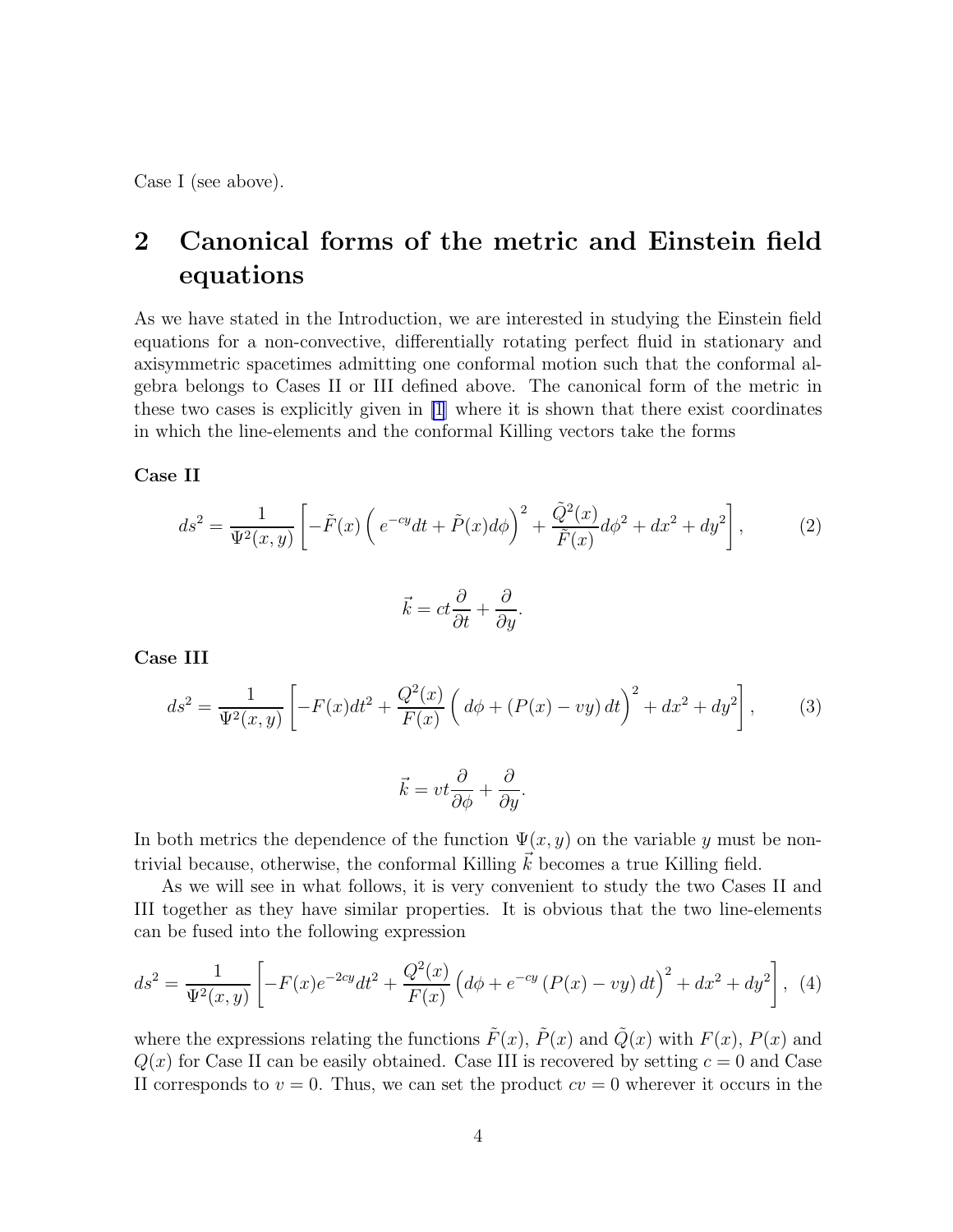<span id="page-4-0"></span>calculation of the Einstein tensor. The orthonormal tetrad that we will use in order to write the components of the tensor quantities is given by

$$
\theta^0 = \frac{1}{\Psi} \sqrt{F} e^{-cy} dt, \quad \theta^1 = \frac{1}{\Psi} \frac{Q}{\sqrt{F}} \left( d\phi + e^{-cy} (P - vy) dt \right), \quad \theta^2 = \frac{1}{\Psi} dx, \quad \theta^3 = \frac{1}{\Psi} dy.
$$

We are interested in perfect-fluid solutions of the Einstein field equations, so that the energy-momentum tensor takes the following standard form

$$
T_{\alpha\beta} = (\rho + p) u_{\alpha} u_{\beta} + p g_{\alpha\beta},
$$

where  $\rho$  and p are the energy density and the pressure of the fluid respectively and  $\vec{u}$ is the fluid velocity vector. The fluid motion is taken as non-convective, that is to say, the velocity vector  $\vec{u}$  lies on the two-plane generated at each point by the two Killing vectors  $\xi$  and  $\vec{\eta}$ . In the above orthonormal tetrad the fluid one-form  $\vec{u}$  is given by

$$
u = u_0 \theta^0 + u_1 \theta^1, \qquad \qquad u_0^2 - u_1^2 = 1,
$$

so that the Einstein field equations, in  $c = 8\pi G = 1$  units, read

$$
S_{00} = (\rho + p) u_0^2 - p, \qquad S_{01} = (\rho + p) u_0 u_1, \qquad S_{11} = (\rho + p) u_1^2 + p, S_{22} = S_{33} = p, \qquad S_{02} = S_{03} = S_{12} = S_{13} = S_{23} = 0,
$$

where  $S_{\alpha\beta}$  stands for the components of the Einstein tensor in the  $\{\theta^{\alpha}\}$  cobasis. Some of these equations can be rewritten involving only the Einstein tensor, while the energy density, pressure and velocity vector are calculated once these equations are solved. Due to the separation of the metric into two orthogonal blocks, some of the Einstein tensor components are identically vanishing in the tetrad we are considering. Specifically, it can be shown by direct calculation that

$$
S_{02} \equiv 0
$$
,  $S_{03} \equiv 0$ ,  $S_{12} \equiv 0$ ,  $S_{13} \equiv 0$ 

and consequently, the only non-trivially satisfied Einstein equations are

$$
(S_{00} + S_{22}) (S_{11} - S_{22}) - S_{01}^2 = 0,
$$
\n<sup>(5)</sup>

$$
S_{22} - S_{33} = 0,\t\t(6)
$$

$$
S_{23} = 0.\t\t(7)
$$

We will now concentrate on the last two equations  $(6)-(7)$ , which read (after dropping some global non-vanishing factors)

$$
\partial_{xy}\Psi = H(x)\Psi, \qquad \partial_{xx}\Psi - \partial_{yy}\Psi = G(x)\Psi.
$$
 (8)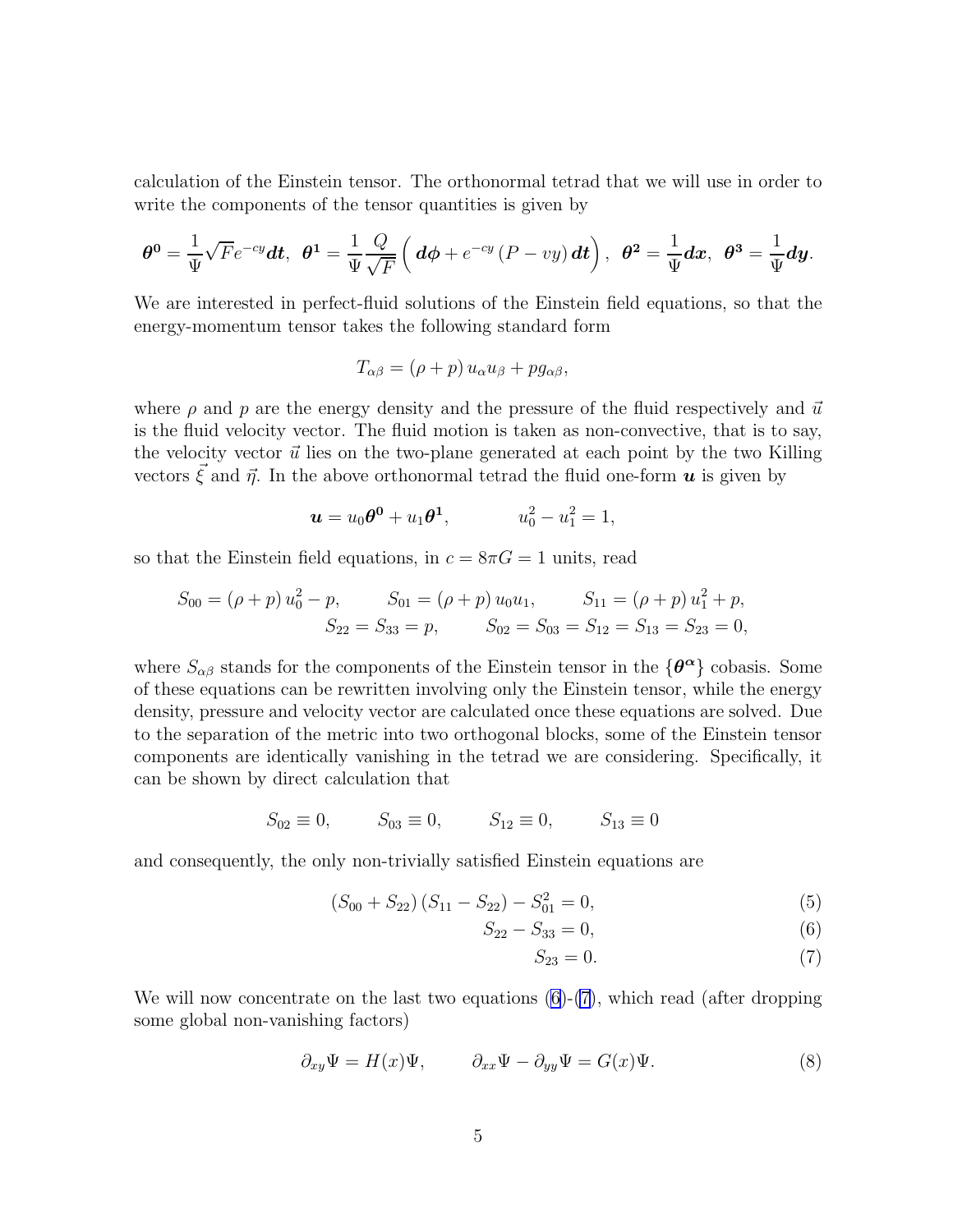<span id="page-5-0"></span>where the expressions for  $H(x)$  and  $G(x)$  are

$$
H(x) = \frac{1}{4} \left( cPP' \frac{Q^2}{F^2} - c\frac{F'}{F} + vP' \frac{Q^2}{F^2} \right),\tag{9}
$$

$$
G(x) = \frac{1}{4} \frac{F'^2}{F^2} - \frac{1}{2} \frac{F'Q'}{FQ} - \frac{1}{4} P'^2 \frac{Q^2}{F^2} + \frac{1}{2} \frac{Q''}{Q} + \frac{c^2}{4} \frac{P^2 Q^2}{F^2} - \frac{c^2}{2} + \frac{v^2}{4} \frac{Q^2}{F^2},
$$
(10)

the primes meaning derivatives with respect to x. These equations were studied in  $[1]$ only under the simplifying assumption  $\Psi = g(x) + h(y)$ , which obviously corresponds to the vanishing of the function  $H$ . Given that this case was completed in the mentioned paper, we can assume from now on that  $H$  does not vanish identically. In the next section we are going to find the general solution of the system of partial differential equations [\(8](#page-4-0)) for the function  $\Psi(x, y)$  when  $H \neq 0$ .

#### 3 Solution of the system of equations for  $\Psi$ .

Inorder to solve the system ([8\)](#page-4-0), let us find all the third-order partial derivatives of  $\Psi$ with respect to the variables x and y. Deriving the first of the equations with respect to x and with respect to y we immediately get, respectively

$$
\partial_{xxy}\Psi = H'\Psi + H\partial_x\Psi, \qquad \partial_{xyy}\Psi = H\partial_y\Psi,\tag{11}
$$

and considering the derivatives of the second equation we find, after making use of (11)

$$
\partial_{xxx}\Psi = H\partial_y\Psi + G\partial_x\Psi + G'\Psi, \qquad \partial_{yyy}\Psi = H'\Psi + H\partial_x\Psi - G\partial_y\Psi. \tag{12}
$$

We can now impose integrability conditions on this set of partial differential equations. For instance, the difference of the partial derivative of the first equation in (11) with respect to x with the partial derivative of the first equation in  $(12)$  with respect to y gives the following first order equation

$$
H''\Psi + 2H'\partial_x\Psi = G'\partial_y\Psi,
$$
\n(13)

where the original system [\(8](#page-4-0)) has been taken into account. It is easy to see that the integrability condition for the other two equations is given again by (13).

If the function G is a constant, then  $(13)$  implies that either H is also a constant or  $\Psi$  takes the form of a product of a function of x and a function of y. From (13) it also follows that when H is a constant then  $G(x)$  must also be constant (because the other possibility  $\partial_y \Psi = 0$  needs not be considered as discussed above). Thus, let us first study the case when both H and G are constants. Since we can assume  $H \neq 0$ , the original system([8\)](#page-4-0) implies the following homogeneous equation

$$
\partial_{xx}\Psi - \partial_{yy}\Psi - \frac{G}{H}\partial_{xy}\Psi = 0
$$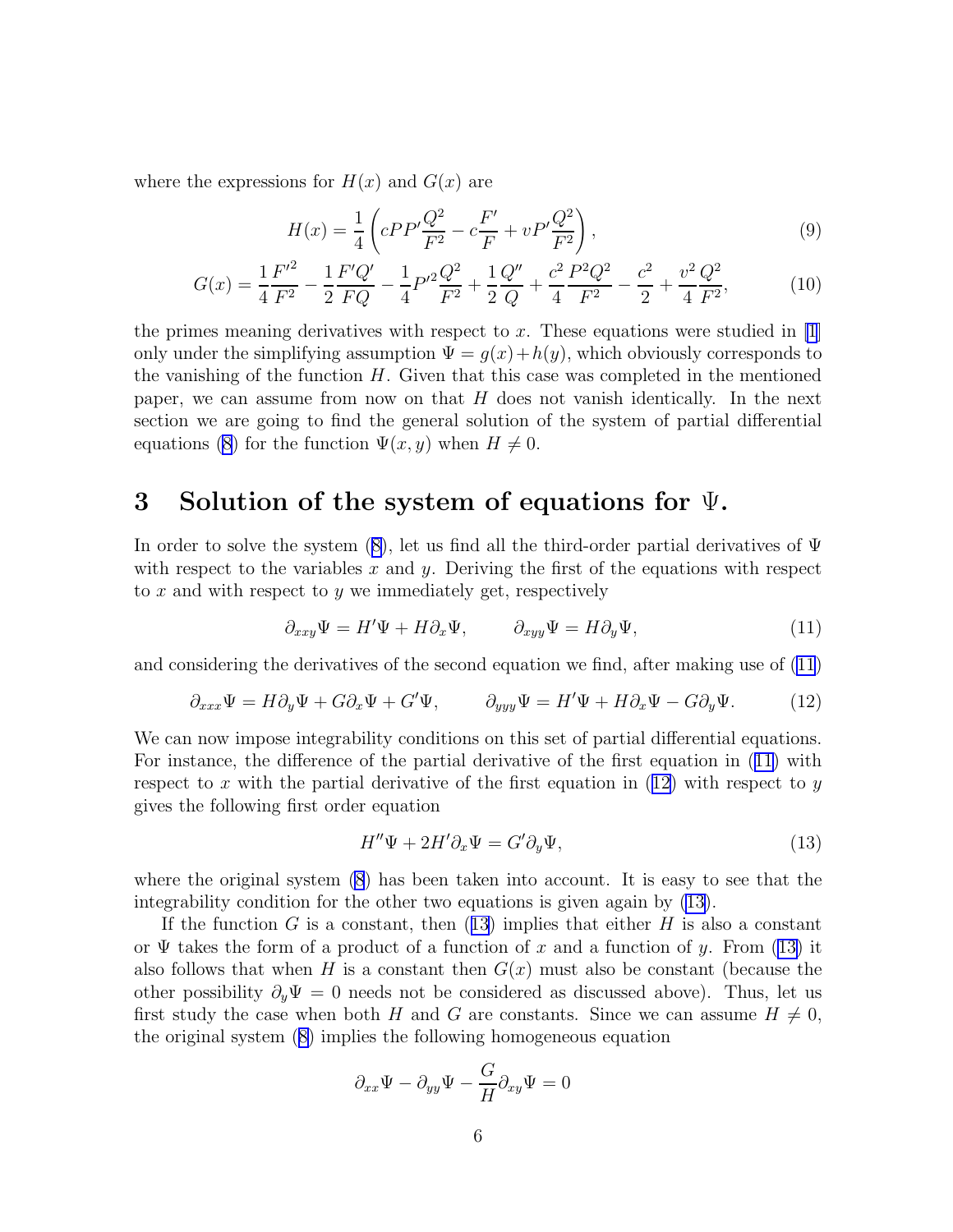<span id="page-6-0"></span>which can be immediately solved (given that  $G$  and  $H$  are constants) to give

$$
\Psi = f_1 \left( y - a^2 H x \right) + f_2 \left( y + \frac{1}{a^2 H} x \right)
$$

where  $f_1$  and  $f_2$  are arbitrary functions of their arguments and the positive constant a is defined by

$$
a^{2} \equiv \frac{-G + \sqrt{G^{2} + 4H^{2}}}{2H^{2}} \quad \Longrightarrow \quad \frac{1}{a^{2}} = \frac{1}{2} \left( G + \sqrt{G^{2} + 4H^{2}} \right). \tag{14}
$$

Withthis form for the function  $\Psi$ , the second equation in ([8](#page-4-0)) can be trivially separated into the following two equations

$$
\ddot{f}_1 = -\frac{1}{a^2} \left( f_1 + \frac{\alpha}{2H} \right), \qquad \ddot{f}_2 = H^2 a^2 \left( f_2 - \frac{\alpha}{2H} \right). \tag{15}
$$

where  $\alpha$  is a separation constant and dots indicate derivatives with respect to their respective arguments. The redefinitions  $f_1 + \frac{\alpha}{2H} \longrightarrow f_1$  and  $f_2 - \frac{\alpha}{2H} \longrightarrow f_2$ , which leave invariant its sum  $\Psi = f_1 + f_2$ , allow us to set the constant  $\alpha = 0$ . Thus, the solution of the system (15) is clearly

**Solution 1:** 
$$
\Psi = Ae^{aHy + \frac{x}{a}} + Be^{-(aHy + \frac{x}{a})} + C\sin\left(\frac{y}{a} - aHx + x_0\right)
$$

where A, B, C are arbitrary constants and  $x<sub>0</sub>$  is a superfluous constant that can be reabsorbed into the coordinates. Let us remember that  $G$  is obtained in terms of  $H$ and  $a$  from  $(14)$ .

We shall momentarily discard the case when G is a constant and  $\Psi$  is a product of a function of x and a function of y because it is contained in a more general situation we will meet later. Let us then consider the general case when  $G' \neq 0$  (and then  $H' \neq 0$ ). Deriving equation [\(13\)](#page-5-0)with respect to x and using the first equation in  $(8)$  $(8)$  we get

$$
\frac{2H'}{G'}\partial_{xx}\Psi + \left[\left(\frac{2H'}{G'}\right)' + \frac{H''}{G'}\right]\partial_x\Psi + \left[\left(\frac{H''}{G'}\right)' - H\right]\Psi = 0.
$$
\n(16)

The nice property of this partial differential equation is that all the coefficients and all the derivatives involve only the variable  $x$ . Thus, its general solution is

$$
\Psi = A_1(y)v_1(x) + A_2(y)v_2(x),\tag{17}
$$

where  $A_1$  and  $A_2$  are arbitrary integration coefficients which can depend on y, and  $v_1$  and  $v_2$  are two linearly independent solutions (so that in particular they are non-vanishing) of the ordinary second order differential equation given by the same expression (16) with ordinary derivatives substituted for the partial derivatives. Our aim now is to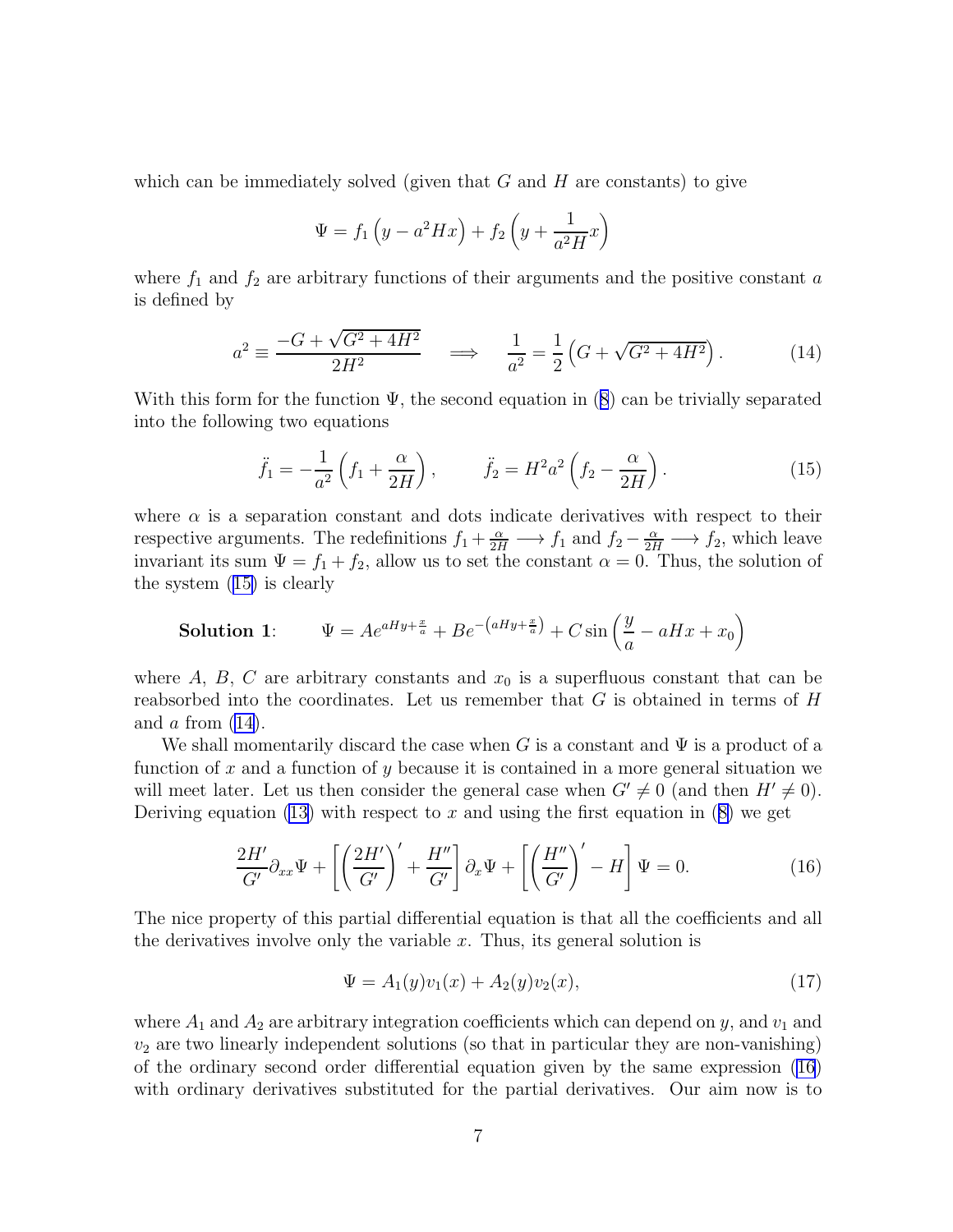<span id="page-7-0"></span>findall the solutions of the original system ([8\)](#page-4-0) with the form for the function  $\Psi$  given in [\(17\)](#page-6-0). It is obvious that we will also find all the solutions which are products of a function of y and a function of x (say by imposing  $A_2(y) = 0$  in [\(17\)](#page-6-0)), and thus the case  $G' = 0$  with  $H' \neq 0$  we had left aside is also contained in this study.

The first equation in the system [\(8](#page-4-0))for a function  $\Psi$  of the type ([17](#page-6-0)) takes the form

$$
\dot{A}_1 v_1' + \dot{A}_2 v_2' - A_1 H v_1 - A_2 H v_2 = 0,\t\t(18)
$$

where dots mean derivative with respect to  $y$  from now on. The lefthand side of this equation is a linear combination of the four functions of y,  $\dot{A}_1$ ,  $\dot{A}_2$ ,  $A_1$  and  $A_2$ , with coefficients not depending on y. Thus, we can study this equation by considering all the possibilities of linear independence of these four functions. First of all, it is obvious that the case in which all four functions of  $y$  are linearly independent need not be considered as it implies the vanishing of each coefficient in (18) which is clearly impossible. Thus, we can move to the case in which  $A_1$  and  $A_2$  are linearly independent and rank $\{A_1, A_2, A_1, A_2\} = 3$ , so that without loss of generality we can consider that  $\dot{A}_2$  is linearly independent of  $A_1$  and  $A_2$  and write  $\dot{A}_1 = \beta_1 \dot{A}_2 + \beta_2 A_1 + \beta_3 A_2$ , where  $\beta_1$ ,  $\beta_2$ ,  $\beta_3$  are constants. The equation (18) becomes

$$
A_1 (\beta_2 v'_1 - Hv_1) + A_2 (\beta_3 v'_1 - Hv_2) + \dot{A}_2 (\beta_1 v'_1 + v'_2) = 0,
$$

so that each term between brackets must vanish. From the coefficient multiplying  $A_1$ and  $H \neq 0$  we have that  $\beta_2 \neq 0$  and thus  $v'_1 = Hv_1/\beta_2$ . Substituting this value of  $v_1'$  $\frac{1}{1}$  into the second term in brackets and dropping a global factor H we obviously get  $v_2 = \beta_3 v_1/\beta_2$  so that the two functions  $v_1$  and  $v_2$  are linearly dependent which is impossible. Thus, this possibility gives no solution for the function  $\Psi$  either.

Let us now consider the next possibility given by  $A_1$  and  $A_2$  linearly independent and rank $\{\dot{A}_1, \dot{A}_2, A_1, A_2\} = 2$ . Thus, each function  $\dot{A}_1$  and  $\dot{A}_2$  is a linear combination with constant coefficients of  $A_1$  and  $A_2$ :

$$
\dot{A}_1 = \beta_1^1 A_1 + \beta_1^2 A_2, \qquad \dot{A}_2 = \beta_2^1 A_1 + \beta_2^2 A_2.
$$

We can redefine the two functions  $A_1$  and  $A_2$  using arbitrary non-singular linear combinationsof themselves because this does not change the form  $(17)$  $(17)$  of  $\Psi$  (obviously, we must redefine the two functions  $v_1$  and  $v_2$  appropriately). Under such a change, the coefficients  $\beta_a^b$   $(a, b = 1, 2)$  transform like an endomorphism that can be rewritten in its canonical form. Consequently, the only two inequivalent possibilities that can arise are

$$
\begin{aligned}\n\dot{A}_1 &= \beta_1 A_1 \\
\dot{A}_2 &= \beta_2 A_2.\n\end{aligned}
$$
,\n
$$
\begin{aligned}\n\dot{A}_1 &= \beta A_1 \\
\dot{A}_2 &= A_1 + \beta A_2\n\end{aligned}
$$
\n(19)

In the second case, equation (18) takes the form

$$
A_1 (\beta v_1' - Hv_1 + v_2') + A_2 (\beta v_2' - Hv_2) = 0
$$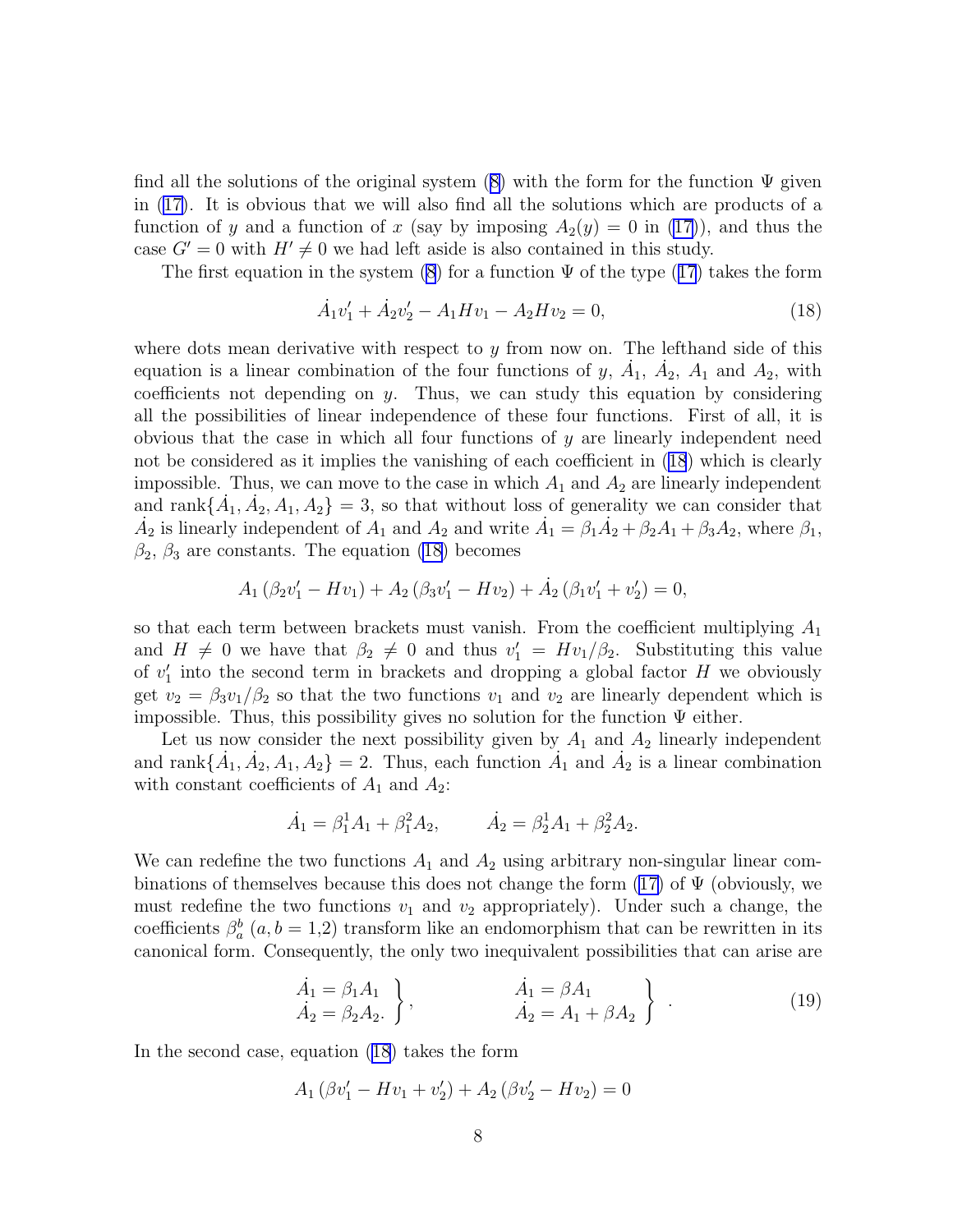which implies that each term enclosed in round brackets must vanish. Again  $\beta$  must be non-vanishing so that we can set  $\beta = \frac{1}{\alpha}$  $\frac{1}{\alpha}$ . The solutions for  $v_1$  and  $v_2$  are trivially

$$
v_1 = r(x)e^{\alpha r(x)}
$$
,  $v_2 = -\frac{1}{\alpha^2}e^{\alpha r(x)}$ , with  $r' = H$ ,

while the solutions for  $A_1$  and  $A_2$  are

$$
A_1 = Ae^{\frac{y}{\alpha}}, \qquad A_2 = A (y - y_0) e^{\frac{y}{\alpha}},
$$

where  $A \neq 0$  and  $y_0$  are constants. Obviously, we can reabsorbe  $y_0$  into the variable y. Finally, by imposing the second equation in [\(8](#page-4-0)) and using the above results we obtain the following two equations

$$
r'' + 2\alpha r'^2 + \frac{2}{\alpha^3} = 0, \qquad G + \alpha^2 r'^2 + \frac{3}{\alpha^2} = 0.
$$
 (20)

The first equation gives  $r(x)$  explicitly (and thereby the function  $H(x)$  after derivation), and the second gives  $G(x)$ . Thus, both of them are differential relations for the unknown metric coefficients  $F(x)$ ,  $Q(x)$  and  $P(x)$ . Summing up, we have

**Solution 2:** 
$$
\Psi = Ae^{\alpha r(x) + \frac{y}{\alpha}} \left( r(x) - \frac{y}{\alpha^2} \right) \quad \text{with} \quad H = r'
$$

and the two relations (20) must hold.

We must now consider the possibility given by the first set of differential relations in [\(19](#page-7-0)). Using these equations, the relation [\(18](#page-7-0)) takes the form

$$
A_1 (\beta_1 v'_1 - Hv_1) + A_2 (\beta_2 v'_2 - Hv_2) = 0,
$$

so that again each term in brackets must vanish. As neither  $v_1$  nor  $v_2$  can be zero, we have that the constants  $\beta_1$  and  $\beta_2$  are non-vanishing so that we can rename them respectively as  $\frac{1}{\alpha_1}$  and  $\frac{1}{\alpha_2}$ . The equations for  $\dot{A}_1$   $\dot{A}_2$ ,  $v'_1$  and  $v'_2$  allow us to write the final form of  $\Psi$  immediately as

**Solution 3:** 
$$
\Psi = Ae^{\alpha_1 r(x) + \frac{y}{\alpha_1}} + Be^{\alpha_2 r(x) + \frac{y}{\alpha_2}}, \qquad H = r'
$$

(with  $\alpha_1 \neq \alpha_2$  in order to have  $A_1$  linearly independent of  $A_2$ ). The second equation of ([8\)](#page-4-0) is equivalent now to the two equations:

$$
r'' + (\alpha_1 + \alpha_2) r'^2 + \frac{\alpha_1 + \alpha_2}{\alpha_1^2 \alpha_2^2} = 0, \qquad G + \alpha_1 \alpha_2 r'^2 + \frac{1}{\alpha_1^2} + \frac{1}{\alpha_2^2} + \frac{1}{\alpha_1 \alpha_2} = 0. \tag{21}
$$

It is convenient to note here that the constants  $\alpha_1$ ,  $\alpha_2$ , A and B can be complex still giving a real function  $\Psi$ . This can be accomplished only when  $\alpha_1 = \alpha + i\beta$ ,  $\alpha_2 = \overline{\alpha}_1$ ,  $A = \overline{B}$  where the bar means complex conjugation. In this case the function  $\Psi$  becomes

$$
\Psi = Ae^{\alpha r(x) + \frac{\alpha}{\alpha^2 + \beta^2}y} \sin \left( \beta r(x) - \frac{\beta}{\alpha^2 + \beta^2}y + x_0 \right)
$$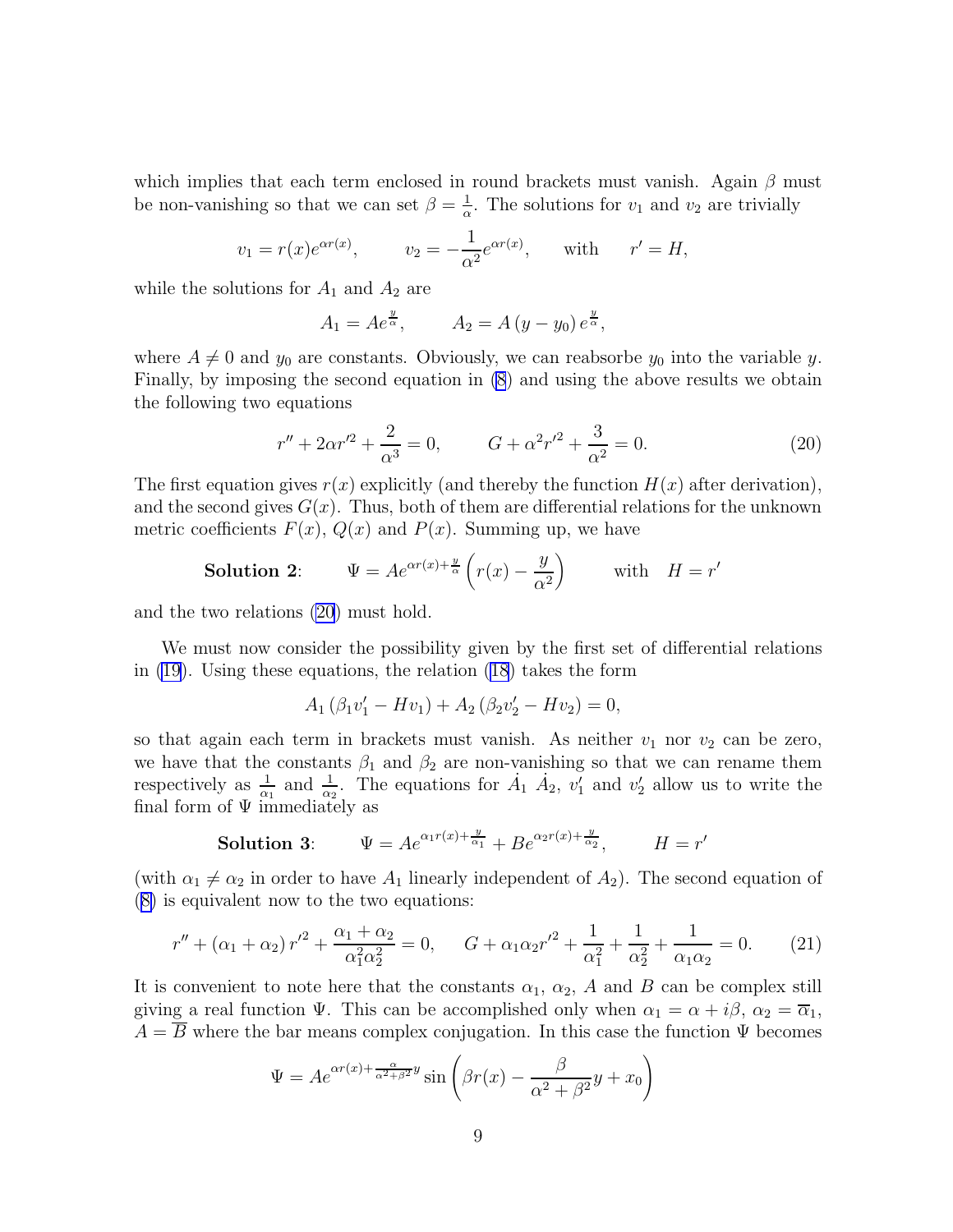<span id="page-9-0"></span>where  $x_0$  is a constant that can be made zero by redefining the variable x.

Let us finally consider the case when the two functions  $A_1(y)$  and  $A_2(y)$  are linearly dependent. Due to the symmetry in the indexes 1 and 2 we can choose  $A_2$  proportional to  $A_1, A_2(y) = \lambda A_1(y)$  where  $\lambda$  is an arbitrary constant. The form of the function  $\Psi$  is now

$$
\Psi(x, y) = A_1(y) [v_1(x) + \lambda v_2(x)] \equiv A_1(y)X(x)
$$

so that it is the product of a function of only x and a function of only y. The first equation in [\(8](#page-4-0)) is now

$$
X' \dot{A}_1 = H(x) X A_1 \qquad \Longrightarrow \qquad \dot{A}_1 = \frac{1}{\alpha} A_1, \qquad X' = \alpha H X
$$

for some non-vanishing separation constant  $\alpha$ . The second equation of the system [\(8\)](#page-4-0) becomes (after dropping a global factor  $\Psi$ )

$$
G(x) - \alpha r'' - \alpha^2 r'^2 + \frac{1}{\alpha^2} = 0.
$$
 (22)

Thus, the final possibility for the system [\(8](#page-4-0)) is given by

**Solution 4:** 
$$
\Psi = Ae^{\alpha r(x) + \frac{y}{\alpha}}, \qquad r' = H
$$

together with the differential equation (22).

#### 4 Analysis of the remaining Einstein equation

Having found all the possible solutions of the system [\(8](#page-4-0)), we must now impose the quadratic equation([5\)](#page-4-0) on each one of these possibilities in order to find which of them give rise to a perfect-fluid solution of Einstein's equations. In order to deal with the mentioned quadratic equation it is worth considering it as the vanishing of the norm of a three-dimensional vector with components

$$
\vec{S} \equiv (S_{00} + S_{33}, S_{11} - S_{22}, S_{01}) \tag{23}
$$

in a three-dimensional vector space endowed with a scalar product given by

$$
\left(\begin{array}{ccc} 0 & \frac{1}{2} & 0 \\ \frac{1}{2} & 0 & 0 \\ 0 & 0 & -1 \end{array}\right).
$$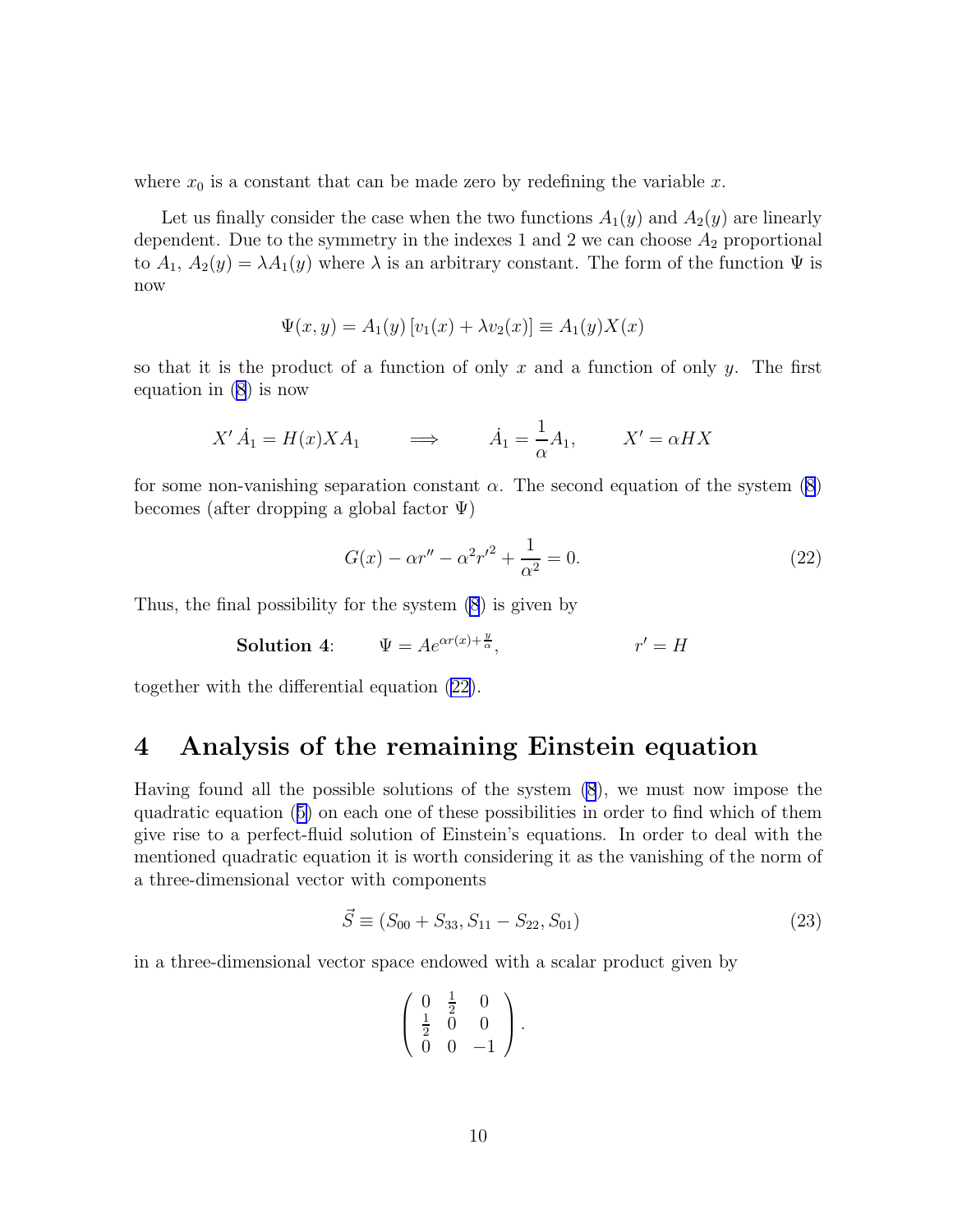<span id="page-10-0"></span>Thisquadratic form has signature  $(1, -1, -1)$ , and therefore, equation ([5](#page-4-0)) states that the vector [\(23](#page-9-0)) is null in this indefinite scalar product. Now, evaluating the components of the Einstein tensor of the metric [\(4\)](#page-3-0) we find

$$
S_{00} + S_{33} = \Psi \left[ R_1(x)\Psi + R_2(x)\Psi_{,x} + 2\Psi_{,yy} + 2c\Psi_{,y} \right],
$$
  
\n
$$
S_{11} - S_{33} = \Psi \left[ M_1(x)\Psi + M_2(x)\Psi_{,x} - 2\Psi_{,yy} \right],
$$
  
\n
$$
S_{01} = \Psi \left[ L_1(x)\Psi + L_2(x)\Psi_{,x} + L_3(x)\Psi_{,y} \right]
$$

where the expressions for  $R_1$ ,  $R_2$ ,  $M_1$ ,  $M_2$ ,  $L_1$ ,  $L_2$  and  $L_3$  are

$$
R_1 = \frac{1}{2} \left( \frac{F''}{F} - \frac{F'^2}{F^2} + \frac{F'Q'}{FQ} - P'^2 \frac{Q^2}{F^2} \right), \qquad R_2 = -\frac{F'}{F},
$$
  

$$
M_1 = R_1 - \frac{Q''}{Q} - c^2 \frac{P^2 Q^2}{F^2} + c^2 - v^2 \frac{Q^2}{F^2}, \qquad M_2 = 2\frac{Q'}{Q} - \frac{F'}{F},
$$
  

$$
L_1 = \frac{Q}{F} \left( P' \frac{F'}{F} - \frac{1}{2} P'' - \frac{3}{2} P' \frac{Q'}{Q} \right), \qquad L_2 = P' \frac{Q}{F}, \qquad L_3 = -\frac{Q}{F} (cP + v).
$$

Letus now study the consequences of equation ([5\)](#page-4-0) when the function  $\Psi$  takes each one of its possible forms. Let us begin by what we have named Solution 1.

Solution 1 As convenient notation let us define the following three functions of the two variables  $x$  and  $y$ 

$$
k_1(x,y) \equiv e^{aHy + \frac{x}{a}}, \quad k_2(x,y) \equiv \sin\left(\frac{y}{a} - aHx\right), \quad k_3(x,y) \equiv \cos\left(\frac{y}{a} - aHx\right),
$$

so that  $\Psi$  is written as  $\Psi = Ak_1 + B/k_1 + Ck_2$ . If in this expression C vanished, the solution would in fact belong to Solution 3. Similarly, if both  $A$  and  $B$  vanished, the solution would be also contained in Solution 3. In consequence, we must have  $C \neq 0$ and at least one of the A and B non-zero. By using the change  $a \to -a$  we can obviously assume A and C non-vanishing in what follows without loss of generality .

By taking the derivatives of the function  $\Psi$ , the vector [\(23\)](#page-9-0) becomes

$$
\frac{\vec{S}}{\Psi} = Ak_1\vec{X}_1 + \frac{1}{k_1}\vec{X}_2 + Ck_2\vec{X}_3 + Ck_3\vec{X}_4,
$$
\n(24)

where the four vectors  $\vec{X}_j$   $(i, j = 1, 2, 3, 4)$  depend only on x and are given by

$$
\vec{X}_1 = \left(R_1 + \frac{R_2}{a} + 2a^2H^2 + 2caH, M_1 + \frac{M_2}{a} - 2a^2H^2, L_1 + \frac{L_2}{a} + aHL_3\right),
$$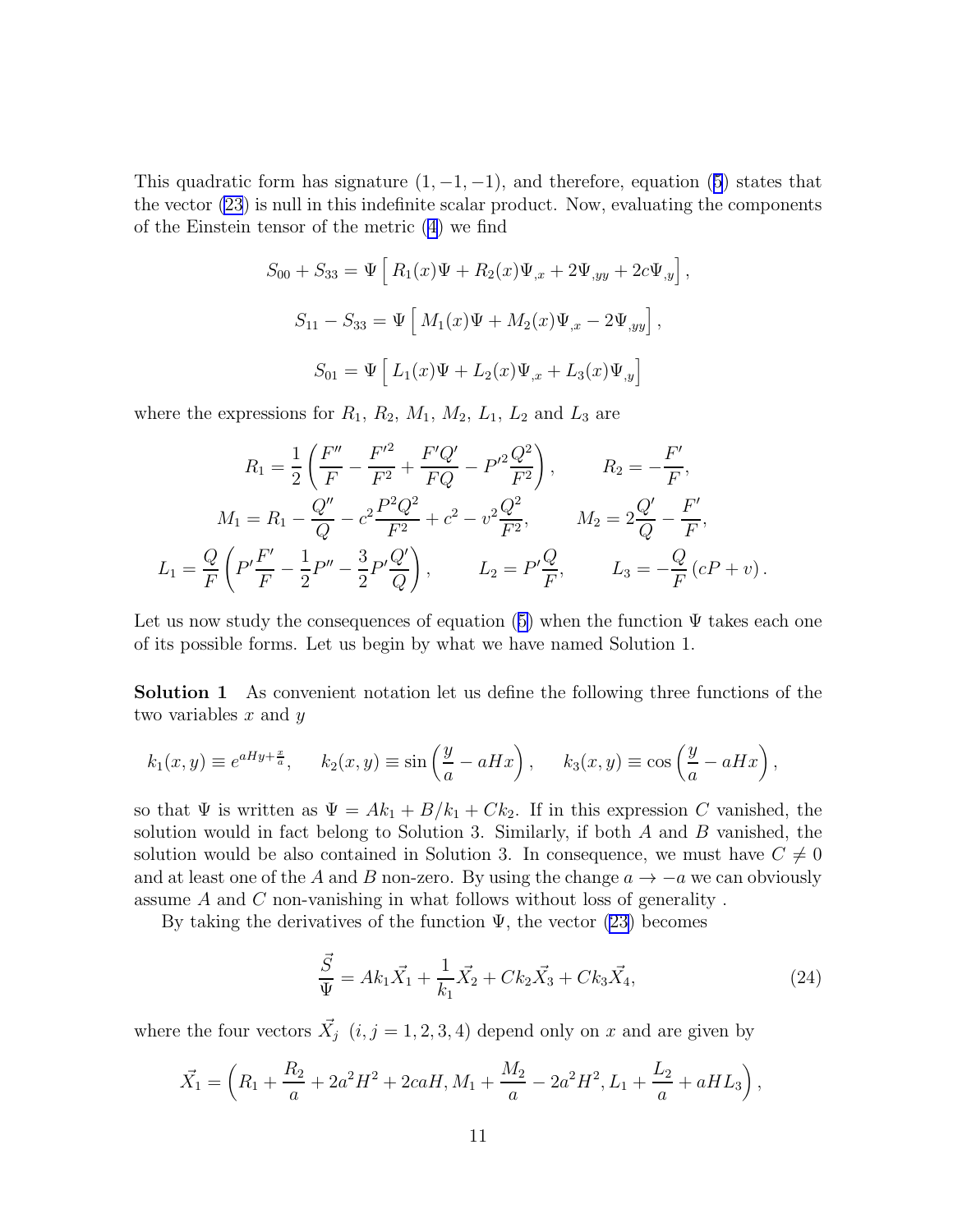<span id="page-11-0"></span>
$$
\vec{X_2} = B\left(R_1 - \frac{R_2}{a} + 2a^2H^2 - 2caH, M_1 - \frac{M_2}{a} - 2a^2H^2, L_1 - \frac{L_2}{a} - aHL_3\right),
$$
  

$$
\vec{X_3} = \left(R_1 - \frac{2}{a^2}, M_1 + \frac{2}{a^2}, L_1\right),
$$
  

$$
\vec{X_4} = \left(\frac{2c}{a} - aHR_2, -aHM_2, -aHL_2 + \frac{L_3}{a}\right),
$$

and we have included B in  $\vec{X_2}$  because B is the only constant that can vanish. Taking into account that the only vanishing linear combination of products of two functions in the set  ${k_1, 1/k_1, k_2, k_3}$  is  $k_1/k_1 - k_2^2 - k_3^2 = 0$ , the vanishing of the norm of the vector ([24](#page-10-0)) implies

$$
\vec{X}_1 \cdot \vec{X}_1 = \vec{X}_1 \cdot \vec{X}_3 = \vec{X}_1 \cdot \vec{X}_4 = \vec{X}_2 \cdot \vec{X}_2 = \vec{X}_2 \cdot \vec{X}_3 = \vec{X}_2 \cdot \vec{X}_4 = \vec{X}_3 \cdot \vec{X}_4 = 0, \n\vec{X}_3 \cdot \vec{X}_3 - \vec{X}_4 \cdot \vec{X}_4 = 0, \qquad 2A\vec{X}_1 \cdot \vec{X}_2 + C^2\vec{X}_4 \cdot \vec{X}_4 = 0.
$$

If  $\vec{X}_1 \cdot \vec{X}_2 \neq 0$  then the vector  $\vec{X}_4$  would be non-null and  $\left\{ \vec{X}_1, \vec{X}_2, \vec{X}_4 \right\}$  would be a basis of the vector space. From the first set of equations above it would follow that  $\vec{X}_3$  should be the zero vector. Then, the second equation would be incompatible. Thus, we must necessarily have  $\vec{X}_1 \cdot \vec{X}_2 = 0$  and every scalar product of each vector  $\vec{X}_i$  with each  $\vec{X}_j$ must vanish. Therefore, all these four vectors are proportional to some null vector and, as an obvious consequence, we have that the linear combination

$$
\vec{X}_1 - \vec{X}_3 + \frac{1}{a^2 H^2} \vec{X}_4 = \left[ a^2 H^2 + \frac{1}{a^2} \right] \left( 2 + 2 \frac{c}{a H}, -2, \frac{L_3}{a H} \right)
$$

has to be also a null vector, that is to say

$$
4 + \frac{4c}{aH} + \frac{{L_3}^2}{a^2H^2} = 0,
$$

from which we learn that  $c$  cannot vanish. Consequently, Case III is impossible and we can set  $v = 0$ , so that from the definition of  $L_3$  we have  $L_3 = -c \frac{QF}{F}$  $\frac{QP}{F}$ . The equation above shows that  $L_3$  must be constant so that every vector  $X_i$  is proportional to the constant null vector  $(2 + 2c/aH, -2, L_3/aH)$ . In particular, from the proportionality of  $\vec{X}_4$  with this vector and the fact that  $H$  is actually a constant in Solution 1, it immediately follows that  $\frac{F'}{F}$  $\frac{F'}{F}$  and  $\frac{Q'}{Q}$  are also constants. Now, it is very easy to find the most general solution of Einstein's equations in this case, given by the following functions

$$
\frac{Q'}{Q} = \frac{2}{a}, \quad P = \epsilon \frac{F}{Q}, \quad \frac{F'}{F} = \gamma \quad c = -2aH, \quad \Psi = Ae^{aHy + \frac{x}{a}} + C\sin\left(\frac{y}{a} - aHx\right). \tag{25}
$$

where  $\epsilon$  is a sign and  $\gamma$  an arbitrary constant. The Einstein tensor for the metric [\(4\)](#page-3-0) with these explicit forms for the functions  $F, Q, P$  and  $\Psi$  takes the following form

$$
S_{00} + S_{22} = S_{11} - S_{22} = -\epsilon S_{01},
$$
  $S_{22} = S_{33} = 3C^2 \left( a^2 H^2 + \frac{1}{a^2} \right),$   $S_{23} = 0.$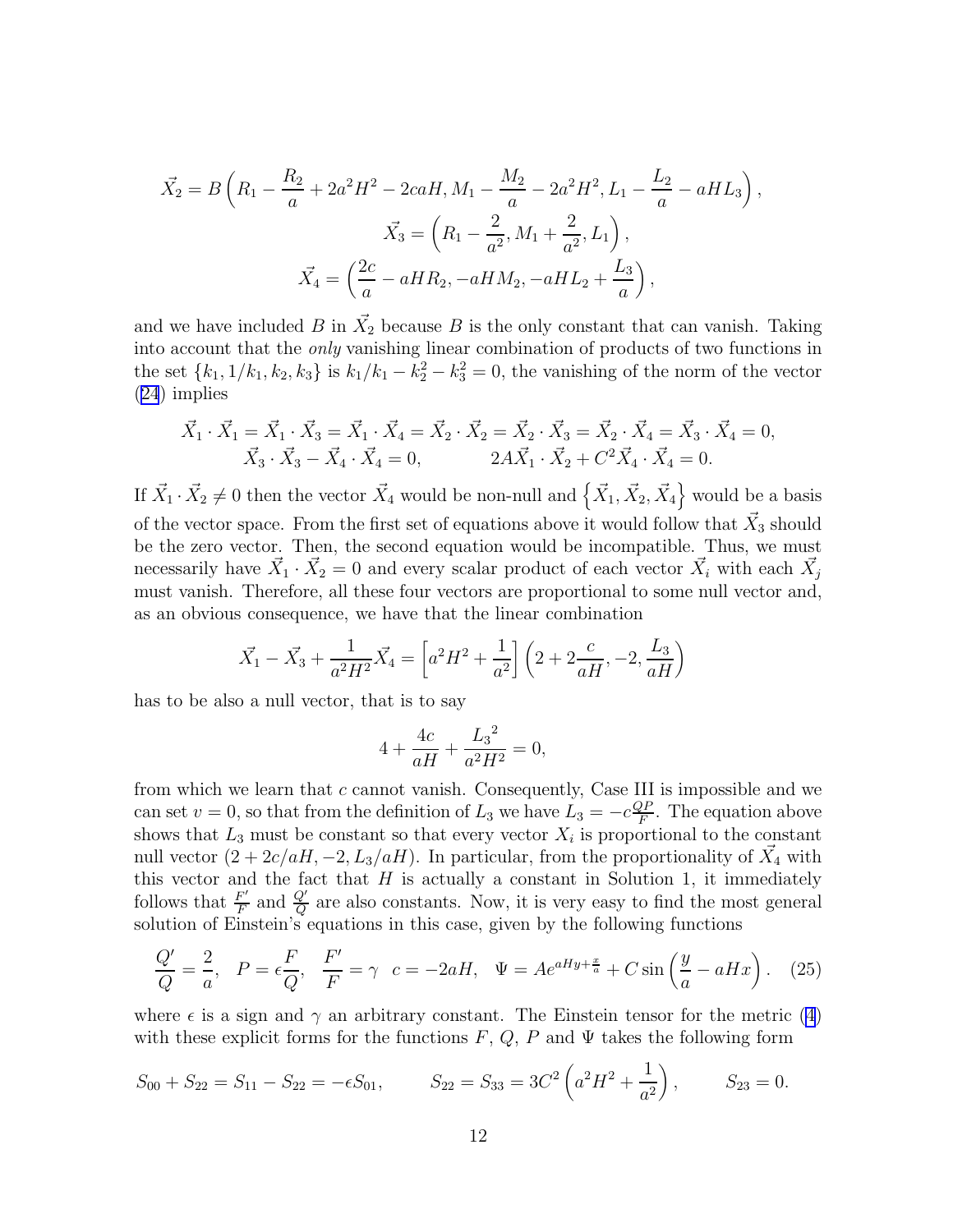Thus, it is clear that the Einstein field equations [\(5](#page-4-0)), [\(6\)](#page-4-0) and([7\)](#page-4-0) are satisfied. However this metric does not represent a perfect fluid because the fluid velocity vector is not defined. The reason is that the quadratic equation [\(5](#page-4-0)) states exactly that the determinant of the  $2 \times 2$  matrix

$$
\left(\begin{array}{cc} S_{00} + S_{22} & S_{01} \\ S_{01} & S_{11} - S_{22} \end{array}\right)
$$

vanishes. This is in turn equivalent to the existence of two functions  $U_0$  and  $U_1$  such that

$$
\begin{pmatrix} S_{00} + S_{22} & S_{01} \ S_{01} & S_{11} - S_{22} \end{pmatrix} = \sigma \begin{pmatrix} U_0^2 & U_0 U_1 \ U_0 U_1 & U_1^2 \end{pmatrix},
$$

where  $\sigma$  is the sign of the component  $S_{00}+S_{11}$  (if it vanishes then  $\sigma$  is the sign of  $S_{11}-S_{22}$ , if both are zero then the whole matrix is vanishing). When these two functions  $U_0$  and  $U_1$  satisfy

$$
U_0^2 - U_1^2 > 0
$$

we can normalise this "vector" and define the two components  $u_0$  and  $u_1$  of the fluid velocity vector as

$$
\sigma U_0^2 \equiv (\rho + p) u_0^2, \qquad \qquad \sigma U_1^2 \equiv (\rho + p) u_1^2, \qquad \text{with} \qquad u_0^2 - u_1^2 = 1.
$$

These expressions also define  $\rho+p$ . However, other possibilities may also happen. First, there exist solutions of the quadratic equation([5\)](#page-4-0) which satisfy

$$
U_0^2 - U_1^2 < 0.
$$

This case would correspond to a perfect-fluid-like Einstein tensor but with the "fluid" velocity being spacelike and thus it has no physical interest as it does not describe any known matter. Finally, there exist solutions satisfying

$$
U_0^2 - U_1^2 = 0, \qquad \Longleftrightarrow \qquad S_{00} + S_{22} = S_{11} - S_{22}.
$$

In this case the Einstein tensor is of the form

$$
S_{\alpha\beta} = K_{\alpha}K_{\beta} + pg_{\alpha\beta}
$$

where  $\vec{K}$  is a null vector lying in the two plane spanned by the Killings  $\partial_t$  and  $\partial_{\phi}$ . Thus, this solution represents a radiative fluid with pressure. So, we conclude that the quadratic equation [\(5](#page-4-0)) contains solutions which do not represent perfect-fluids and that this must be checked after having found the solution. It is clear now that the solution([25\)](#page-11-0) belongs to this class of radiative fluids with pressure and thus will not be considered here any further. We can now move to the following solution given by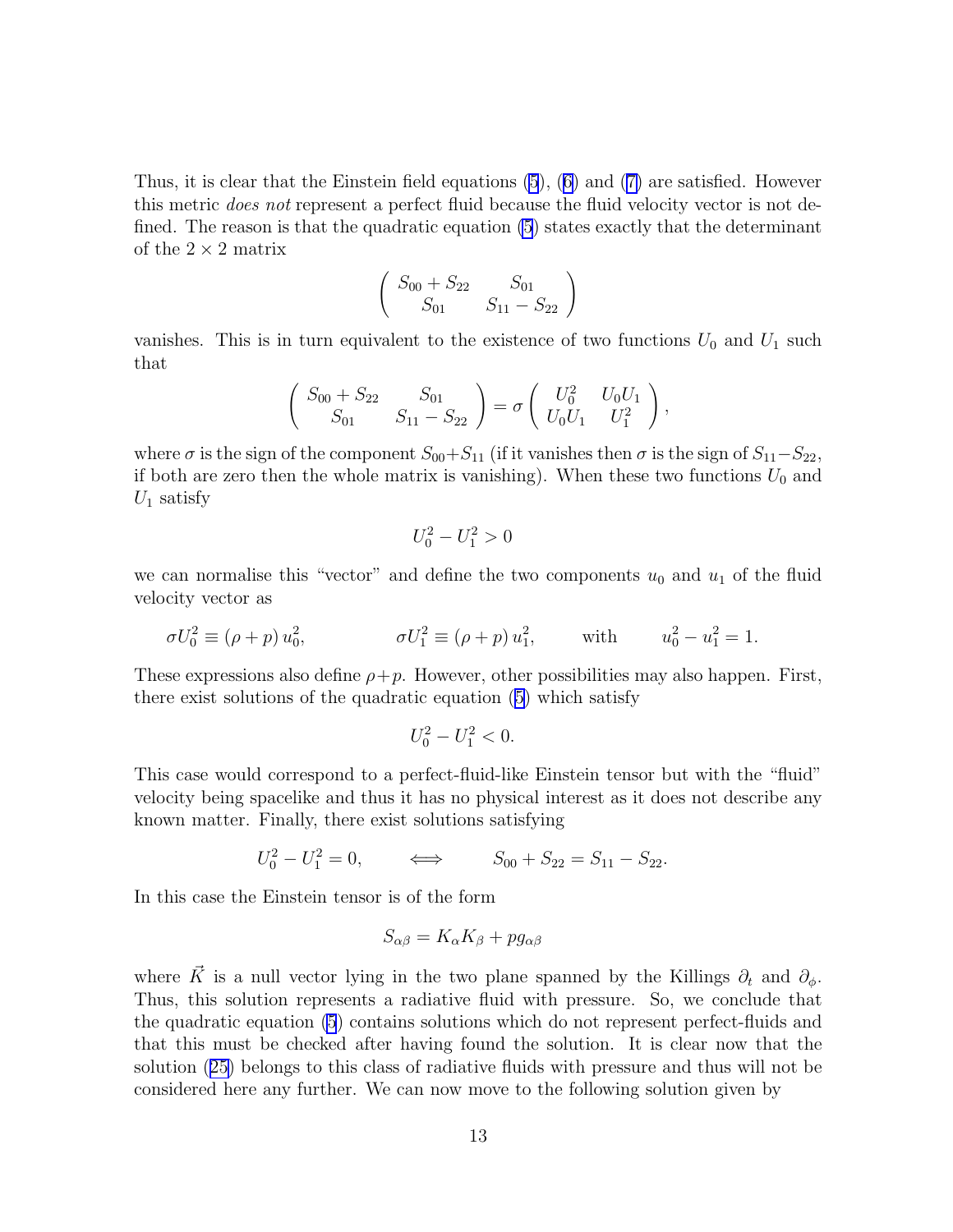<span id="page-13-0"></span>Solutions 2 and 3 Let us define the function

$$
W(x, y) \equiv r(x) - \frac{y}{\alpha^2}
$$

so that  $\Psi$  for Solution 2 is written as  $\Psi = Ae^{\alpha r(x)+\frac{y}{\alpha}}W$ . The calculation of the vector ([23](#page-9-0)) gives now  $\vec{S} = \Psi A e^{\alpha r(x) + \frac{y}{\alpha}} \left[ W \vec{Y}_1 + \vec{Y}_2 \right]$  where the two vectors  $\vec{Y}_1(x)$  and  $\vec{Y}_2(x)$  are given by the expressions

$$
\vec{Y}_1 = \left(R_1 + \alpha r' R_2 + \frac{2}{\alpha^2} + \frac{2c}{\alpha}, M_1 + \alpha r' M_2 - \frac{2}{\alpha_1}, L_1 + \alpha r' L_2 + \frac{L_3}{\alpha}\right),
$$

$$
\vec{Y}_2 = \left(r' R_2 - \frac{4}{\alpha^3} - \frac{2c}{\alpha^2}, r' M_2 + \frac{4}{\alpha^3}, r' L_2 - \frac{L_3}{\alpha^2}\right).
$$

From the fact that W depends on y while the two vectors  $\vec{Y}_1$  and  $\vec{Y}_2$  involve only functions of x it follows that the vanishing of the norm of the vector  $\vec{S}$  is equivalent to the three equations:

$$
\vec{Y}_1 \cdot \vec{Y}_1 = 0, \qquad \vec{Y}_1 \cdot \vec{Y}_2 = 0, \qquad \vec{Y}_2 \cdot \vec{Y}_2 = 0. \tag{26}
$$

This is a system of ordinary differential equations to be satisfied by the unknown metric coefficients. At this stage, however, it is convenient to study the possibility given by Solution 3 rather than studying this system of equations because, as we will see, the two systems of equations for Solutions 2 and 3 can be treated together.

For Solution 3 it is worth defining the two functions

$$
\Psi_1(x, y) = e^{\alpha_1 r(x) + \frac{y}{\alpha_1}}, \qquad \Psi_2(x, y) = e^{\alpha_2 r(x) + \frac{y}{\alpha_2}},
$$

so that  $\Psi$  is written as  $\Psi = A\Psi_1 + B\Psi_2$ , where A and B are non-vanishing constants and $\alpha_1 \neq \alpha_2$ . Taking the partial derivatives of the function  $\Psi$ , the vector ([23\)](#page-9-0) takes the form  $\vec{S} = \Psi \left[ A \Psi_1 \vec{Z_1} + B \Psi_2 \vec{Z_2} \right]$ , where the two vectors  $\vec{Z_1}(x)$  and  $\vec{Z_2}(x)$  are

$$
\vec{Z}_1 = \left(R_1 + \alpha_1 r' R_2 + \frac{2}{\alpha_1^2} + \frac{2c}{\alpha_1}, M_1 + \alpha_1 r' M_2 - \frac{2}{\alpha_1^2}, L_1 + \alpha_1 r' L_2 + \frac{L_3}{\alpha_1}\right),
$$
  

$$
\vec{Z}_2 = \left(R_1 + \alpha_2 r' R_2 + \frac{2}{\alpha_2^2} + \frac{2c}{\alpha_2}, M_1 + \alpha_2 r' M_2 - \frac{2}{\alpha_2^2}, L_1 + \alpha_2 r' L_2 + \frac{L_3}{\alpha_2}\right).
$$

As  $\Psi_1^2$ ,  $\Psi_1\Psi_2$  and  $\Psi_2^2$  are linearly independent functions of y, it follows that the quadratic equation([5\)](#page-4-0) is equivalent to the vanishing of all the scalar products of  $\vec{Z_1}$  and  $\vec{Z_2}$  so that both vectors must be proportional to some null vector. Of course any linear combination of them has also the same property. It is convenient to consider the linear combination given by

$$
\vec{Z_1} - \vec{Z_2} = [\alpha_1 - \alpha_2] \left( r' R_2 - \frac{2\alpha_1 + 2\alpha_2}{\alpha_1^2 \alpha_2^2} - \frac{2c}{\alpha_1 \alpha_2}, r' M_2 + \frac{2\alpha_1 + 2\alpha_2}{\alpha_1^2 \alpha_2^2}, r' L_2 - \frac{L_3}{\alpha_1 \alpha_2} \right).
$$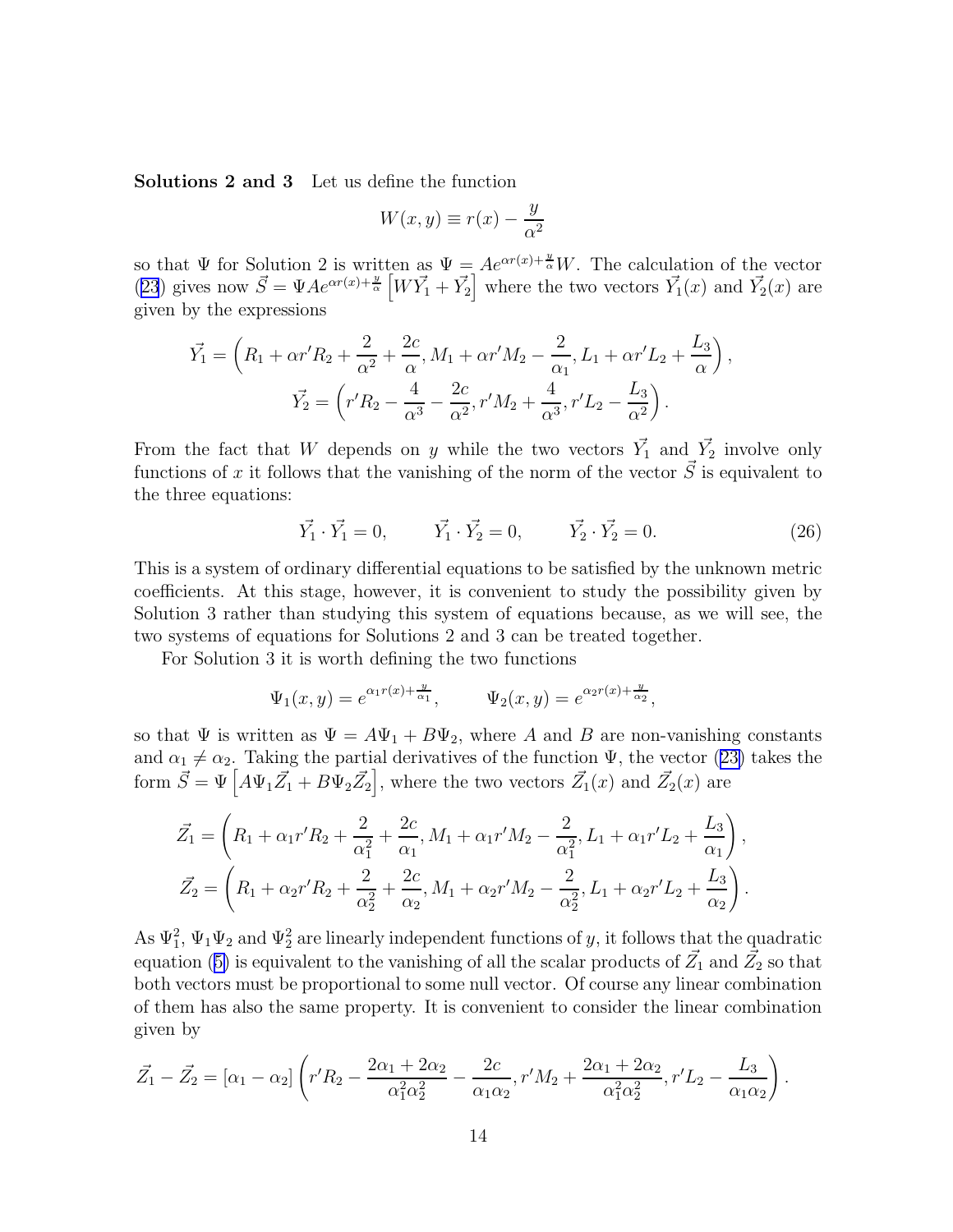<span id="page-14-0"></span>As  $\alpha_1 - \alpha_2$  is non-vanishing, we can drop this global factor and the full set of Einstein's field equations to be satisfied in this case are given by

$$
r'' + (\alpha_1 + \alpha_2) r'^2 + \frac{\alpha_1 + \alpha_2}{\alpha_1^2 \alpha_2^2} = 0,
$$
\n(27)

$$
H = r',\tag{28}
$$

$$
G + \alpha_1 \alpha_2 {r'}^2 + \frac{(\alpha_1 + \alpha_2)^2}{\alpha_1^2 \alpha_2^2} - \frac{1}{\alpha_1 \alpha_2} = 0,
$$
 (29)

$$
\left(R_{1} + \alpha_{1}r'R_{2} + \frac{2}{\alpha_{1}^{2}} + \frac{2c}{\alpha_{1}}\right)\left(M_{1} + \alpha_{1}r'M_{2} - \frac{2}{\alpha_{1}^{2}}\right) - \left(L_{1} + \alpha_{1}r'L_{2} + \frac{L_{3}}{\alpha_{1}}\right)^{2} = 0, \quad (30)
$$
\n
$$
\left(R_{1} + \alpha_{1}r'R_{2} + \frac{2}{\alpha_{1}^{2}} + \frac{2c}{\alpha_{1}}\right)\left(r'M_{2} + 2\frac{\alpha_{1} + \alpha_{2}}{\alpha_{1}^{2}\alpha_{2}^{2}}\right) + \left(r'R_{2} - 2\frac{\alpha_{1} + \alpha_{2}}{\alpha_{1}^{2}\alpha_{2}^{2}} - \frac{2c}{\alpha_{1}\alpha_{2}}\right)\left(M_{1} + \alpha_{1}r'M_{2} - \frac{2}{\alpha_{1}^{2}}\right) - 2\left(L_{1} + \alpha_{1}r'L_{2} + \frac{L_{3}}{\alpha_{1}}\right)\left(r'L_{2} - \frac{L_{3}}{\alpha_{1}\alpha_{2}}\right) = 0, \quad (31)
$$

$$
\left(r'R_2 - 2\frac{\alpha_1 + \alpha_2}{\alpha_1^2 \alpha_2^2} - \frac{2c}{\alpha_1 \alpha_2}\right) \left(r'M_2 + 2\frac{\alpha_1 + \alpha_2}{\alpha_1^2 \alpha_2^2}\right) - \left(r'L_2 - \frac{L_3}{\alpha_1 \alpha_2}\right)^2 = 0. \tag{32}
$$

At the sight of this system of ordinary differential equations, we note that although Solution 3 is characterized by the property  $\alpha_1 \neq \alpha_2$ , the system (27)-(32) itself can be particularized to  $\alpha_1 = \alpha_2$  without problem (this is due to the fact that we have dropped a global factor  $\alpha_1 - \alpha_2$  above) and gives exactly the system [\(26\)](#page-13-0) which had to be satisfied for the previous Solution 2. Thus, by studying the compatibility of system (27)-(32) we are considering both Solutions 2 and 3 together and thereby we have reduced considerably the amount of work to be done. By assuming that the resulting spacetime has a well-defined axis of symmetry we can expand the functions involved in this system around the axis of symmetry and check the compatibility of this system of differential equations. In the Appendix we show that that the system  $(27)-(32)$  has no solution giving rise to a spacetime with regular axis of symmetry. Let us emphasize that this assumption of regular axis is not an additional condition in our work because the restriction of the possible Lie algebras to the four cases listed in the Introduction is based on a geometrical result proven in [\[2](#page-23-0)] which makes essential use of this regularity property.

Solution 4 This last case is the most interesting one because it gives rise to a family of stationary non-convective differentially rotating perfect-fluid solutions. In fact, from theexplicit form of  $\Psi = Ae^{\alpha r(x)+\frac{y}{\alpha}}$  the vector ([23](#page-9-0)) takes the form

$$
\vec{S} = A\Psi^2 \left( R_1 + \alpha r' R_2 + \frac{2}{\alpha^2} + \frac{2c}{\alpha}, M_1 + \alpha r' M_2 - \frac{2}{\alpha^2}, L_1 + \alpha r' L_2 + \frac{L_3}{\alpha} \right),
$$

so that the condition that this vector is null gives only one condition for the three functions  $F, Q$  and  $P$ . Besides, we know that for this Solution 4,  $H$  and  $G$  had to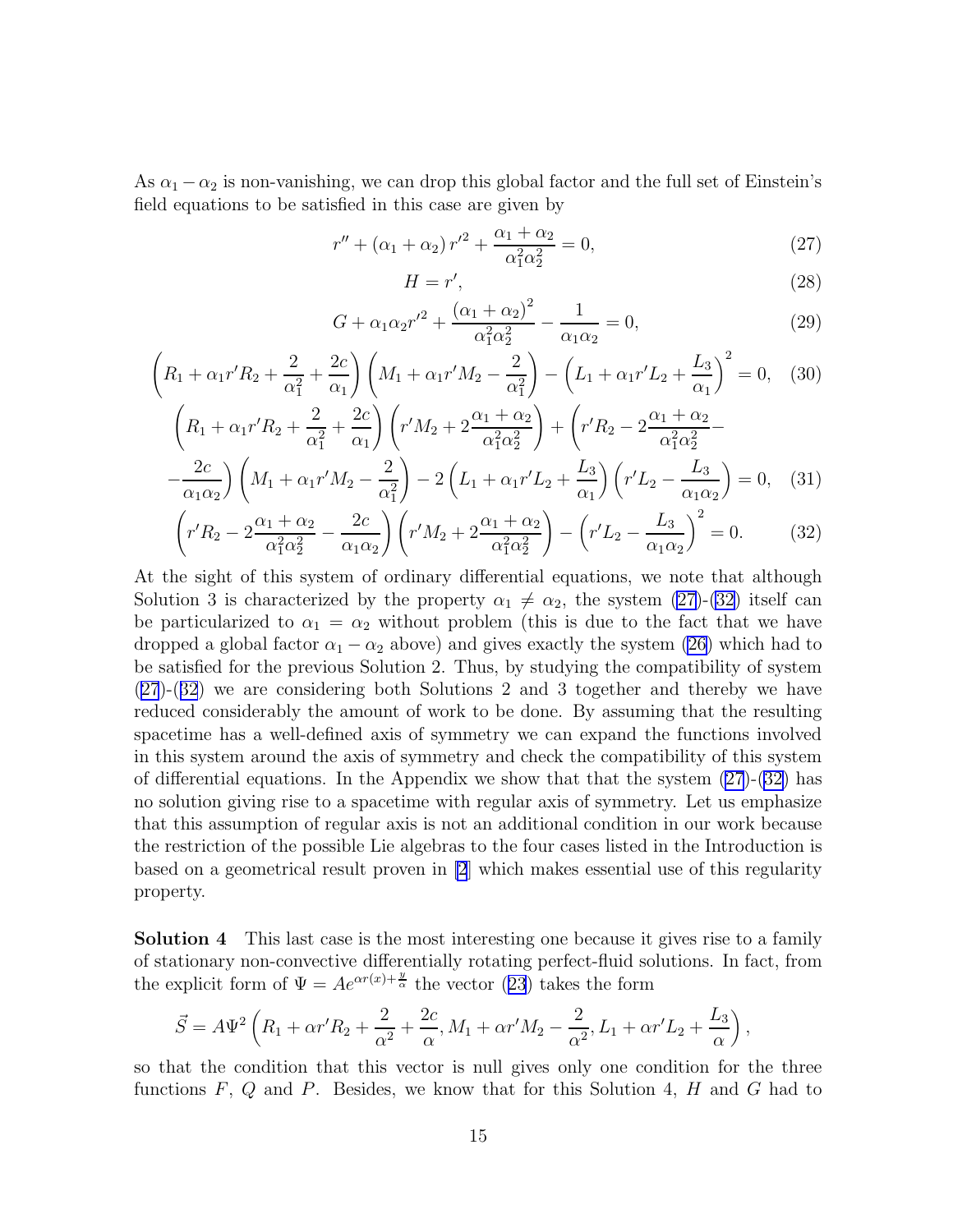<span id="page-15-0"></span>satisfy only the two relations  $H = r'$  and [\(22\)](#page-9-0), with no relation involving only r. Thus, the Einstein field equations reduce to a system of three ordinary differential equations for the *four* unknowns  $r, F, Q$  and  $P$ . We devote the following section to consider these perfect-fluid solutions.

#### 5 The solutions

In order to write down explicitly the field equations and the density and pressure for the family just found, let us rewrite the line-element in a separate way for the Cases II and III. It is obvious that the metric for the Case II can be rewritten as

$$
ds^{2} = e^{2bcy} \left[ -F(x) \left( e^{-cy} dt + P(x) d\phi \right)^{2} + \frac{Q^{2}(x)}{F(x)} d\phi^{2} + \frac{1}{L^{2}(x)} dx^{2} + \frac{1}{L^{2}(x)} dy^{2} \right] \tag{33}
$$

where b is a constant and the functions  $F, Q$  and P are different from those used in the previous sections. We do not use different symbols for this metric coefficients in order to avoid using too much notation. In terms of these functions, the field equations to be solved read

$$
\frac{F'}{F} + \frac{F^2}{Q^2}PP' + (2 - 4b)\frac{L'}{L} = 0,
$$
\n(34)

$$
\frac{1}{2}\frac{F'^2}{F^2} - \frac{F'Q'}{FQ} + 2\frac{L'Q'}{LQ} - \frac{1}{2}\frac{F^2}{Q^2}P'^2 + \frac{Q''}{Q} + \frac{c^2}{2}\frac{P^2F^2}{Q^2} + c^2\left(2b^2 - 1\right) = 0,\tag{35}
$$

$$
\left[\frac{1}{2}\left(\frac{F'}{F}\right)'+\frac{1}{2}\frac{F'}{F}\frac{Q'}{Q}+\left(\frac{L'}{L}\right)'+\frac{L'}{L}\frac{Q'}{Q}+\frac{1}{2}\frac{F^2}{Q^2}P'^2+2bc^2(b-1)+c^2\frac{P^2F^2}{Q^2}\right]
$$
\n
$$
\left[\frac{1}{2}\left(\frac{F'}{F}\right)'+\frac{1}{2}\frac{F'}{F}\frac{Q'}{Q}-\left(\frac{L'}{L}\right)'-\frac{L'}{L}\frac{Q'}{Q}+\frac{1}{2}\frac{F^2}{Q^2}P'^2-\frac{Q''}{Q}-c^2\left(2b^2-1\right)\right]=
$$
\n
$$
=\frac{F^2}{Q^2}\left[\frac{F'}{F}P'+\frac{1}{2}P''-\frac{1}{2}\frac{Q'}{Q}P'+c^2P(b-1)\right]^2.\tag{36}
$$

The explicit expressions for the density and pressure are simply

$$
p = \frac{L^2}{e^{2bcy}} \left[ -\frac{1}{4} \frac{F'^2}{F^2} + \frac{1}{2} \frac{F'}{F} \frac{Q'}{Q} - \frac{L'}{L} \frac{Q'}{Q} + \frac{1}{4} \frac{F^2}{Q^2} P'^2 - \frac{c^2}{4} \frac{P^2 F^2}{Q^2} + c^2 (b-1)^2 \right],
$$
  

$$
\rho = \frac{L^2}{e^{2bcy}} \left[ 2\left(\frac{L'}{L}\right)' + 2\frac{L'}{L} \frac{Q'}{Q} + \frac{1}{2} \frac{Q''}{Q} + c^2 \frac{P^2 F^2}{Q^2} + c^2 \left(2b^2 - \frac{3}{2}\right) \right],
$$

while the fluid velocity vector of this solution reads

$$
\vec{u} = e^{-bcy} A(x) \left( e^{cy} \frac{\partial}{\partial t} + R(x) \frac{\partial}{\partial \phi} \right),
$$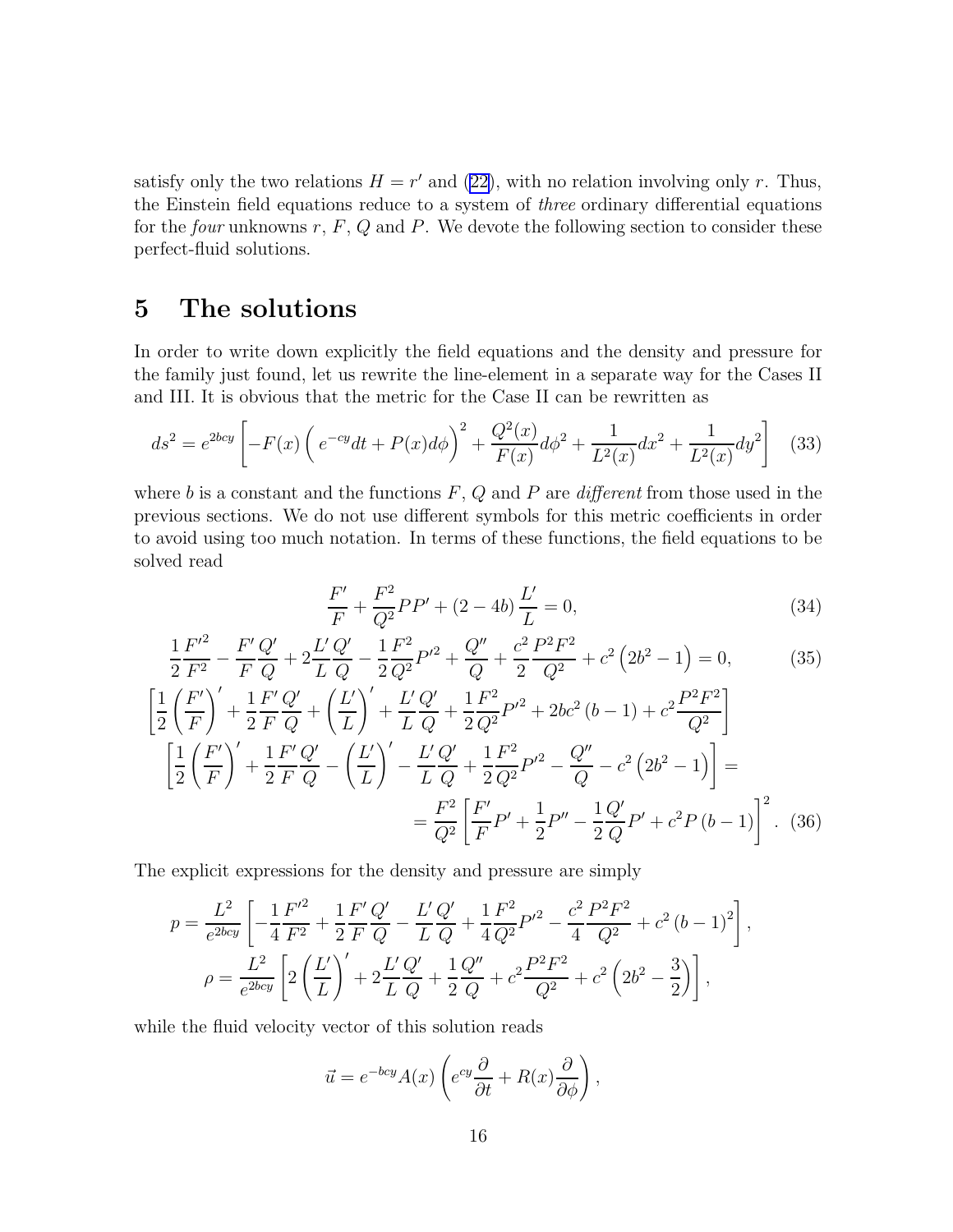where  $A(x)$  and  $R(x)$  are rather long expressions depending on the functions F, Q, P and L. We note that the solution is differentially rotating except when  $R(x) \equiv 0$ , which corresponds to the case when both the second and third terms in square brackets in the last equation are vanishing.

The system of equations  $(34)-(36)$  $(34)-(36)$  is formed by three ordinary differential equations for four unknowns so that, in principle, it contains an arbitrary function in its general solution. However, the third equation in the system is quadratic so that the compatibility of the system is not obvious at first sight. In order to see explicitly that the system is indeed compatible and contains an arbitrary function, let us define a new function  $M(x)$  by

$$
F \equiv \frac{Q\sqrt{M}}{P}.
$$

Thus, we are assuming  $P \neq 0$  (the case  $P \equiv 0$  will be dealt with below). Notice that when  $P$  is non-zero we can always make it positive (locally) by using the coordinate change  $\phi \to -\phi$ . Now, we define three new functions  $u(x)$ ,  $s(x)$  and  $w(x)$  by

$$
\frac{Q'}{Q}\equiv u,\qquad \frac{P'}{P}\equiv s,\qquad \frac{L'}{L}\equiv w.
$$

We will consider  $M$  as the arbitrary function so that the system gives differential equations for u, s and w. First of all we notice that the case  $M \equiv 1$  gives a solution which is not a perfect fluid (see the discussion above) and, therefore, we can assume  $M \neq 1$  from nowon. From equation  $(34)$  $(34)$  $(34)$  we obtain u and substitute it into the other two equations. Then,  $(35)$  allows us to obtain  $s'$  in terms of the rest of the functions. Substituting into ([36](#page-15-0)) we obtain an expression of the form

$$
w'^{2} (M - 1) (4b^{2} - 4b + M) + w' \Sigma_{1} (M, M'M'', w, s) + \Sigma_{2} (M, M', M'', w, s) = 0.
$$

When $M \equiv 4b - 4b^2$  the system ([35\)](#page-15-0)-([36\)](#page-15-0) is linear in their two highest derivatives  $(w', s')$ and therefore the existence theorems apply. In the more general case  $M \neq 4b - 4b^2$ , we have to solve  $w'$  from this quadratic equation to obtain a system which is linear in their highest derivatives. This can be done unless the discriminant of this equation is negative. Evaluating this discriminant we notice that contains both positive and negative terms so that it is not negative definite for all M and all initial conditions. In general, there will be functions  $M$  and initial conditions for  $n$  and  $s$  (as well as for the constant b) which make the discriminant positive thus giving solutions to the system. Just to give an explicit very particular example (they are trivial to construct), the value  $b = 1$ , the initial conditions w  $x = 0$ , s  $x = 0$  and any function M with M  $x = 1/2$ , M'  $|x=0$  and M''  $|x=0$  give a positive discriminant and produce a well-defined solution. Thus, we conclude that, even though we cannot prescribe the function  $M$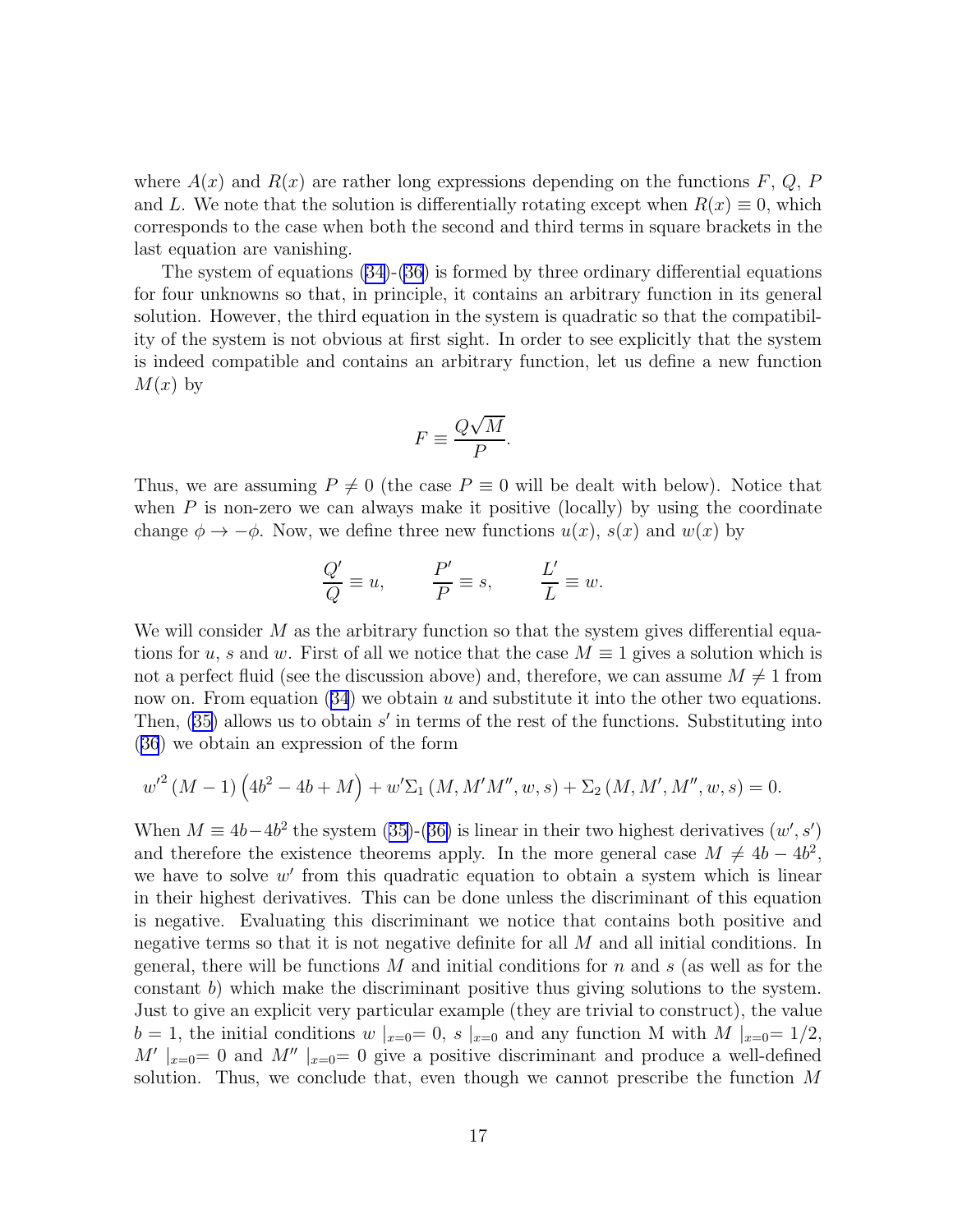<span id="page-17-0"></span>freely,the general solution of the system  $(34)-(36)$  $(34)-(36)$  $(34)-(36)$  $(34)-(36)$  $(34)-(36)$  contains an arbitrary function M belonging to a suitable open subset of the whole class of  $C<sup>2</sup>$  functions.

Let us now consider what happens when  $P \equiv 0$  (which corresponds to the static limit of the family). It is indeed very simple to show that the equations can be rewritten in this case in the form

$$
\frac{L'}{L} \equiv w(x) \neq 0, \qquad \frac{F'}{F} = 2(2b - 1) w, \qquad \frac{Q'}{Q} = \frac{w'}{w} + \frac{(2b - 1)^2}{b - 1} w, \qquad (b \neq 1)
$$

$$
\frac{w''}{w} + \frac{8b^2 - 4b - 1}{b - 1} w' + \frac{(2b^2 - 1)^2}{(b - 1)^2} \left[ (2b - 1)^2 w^2 + (b - 1)^2 c^2 \right] = 0 \tag{37}
$$

(the case  $w = 0$  is slightly different and can be integrated completely to give a solution which contains more symmetry). The energy-momentum contents for the solutions of (37) is that of a fluid with velocity vector proportional to  $\partial_t$  and density and pressure given by

$$
\rho = \frac{L^2}{e^{2bcy}} \frac{(b+1)}{(b-1)} \left[ 2 (b-1) w' + (2b-1)^2 w^2 + (b-1)^2 c^2 \right], \qquad p = \frac{b-1}{b+1} \rho,
$$

so that it satisfies a barotropic equation of state.

We consider now the Case III. The metric takes the form

$$
ds^{2} = e^{2by} \left[ -F(x)dt^{2} + \frac{Q^{2}(x)}{F(x)} \left( d\phi + (P(x) - vy) dt \right)^{2} + \frac{1}{L^{2}(x)} \left( dx^{2} + dy^{2} \right) \right]
$$
(38)

where the functions F and Q have been again redefined by introducing  $L(x)$ . Einstein's equations with these new functions are

$$
b\frac{L'}{L} + \frac{1}{4}\frac{Q^2}{F^2}P' = 0,\t\t(39)
$$

$$
\frac{1}{2}\frac{F'^2}{F^2} - \frac{F'Q'}{FQ} + 2\frac{L'Q'}{LQ} - \frac{1}{2}\frac{Q^2}{F^2}P'^2 + \frac{Q''}{Q} + 2b^2v^2 + \frac{v^2Q^2}{2F^2} = 0,
$$
\n(40)

$$
\left[\frac{1}{2}\left(\frac{F'}{F}\right)'+\frac{1}{2}\frac{F'}{F}\frac{Q'}{Q}+\left(\frac{L'}{L}\right)'+\frac{L'}{L}\frac{Q'}{Q}-\frac{1}{2}\frac{Q^2}{F^2}P'^2+2b^2v^2\right]\left[\frac{1}{2}\frac{F''}{F}-\frac{1}{2}\frac{F'}{F}\frac{Q'}{Q}-\frac{L'}{L'}\frac{Q'}{Q'}\right] -\left(\frac{L'}{L}\right)' +\frac{L'}{L}\frac{Q'}{Q}-\frac{Q^2}{F^2}P'^2-\frac{v^2}{2}\frac{Q^2}{F^2}\right] = \frac{Q^2}{F^2}\left[\frac{F'}{F}P'-\frac{1}{2}P''-\frac{3}{2}\frac{Q'}{Q}P'+bv^2\right]^2.
$$
\n(41)

The fluid velocity vector of this solution reads

$$
\vec{u} = e^{-bvy} A(x) \left( \frac{\partial}{\partial t} + [vy + R(x)] \frac{\partial}{\partial \phi} \right)
$$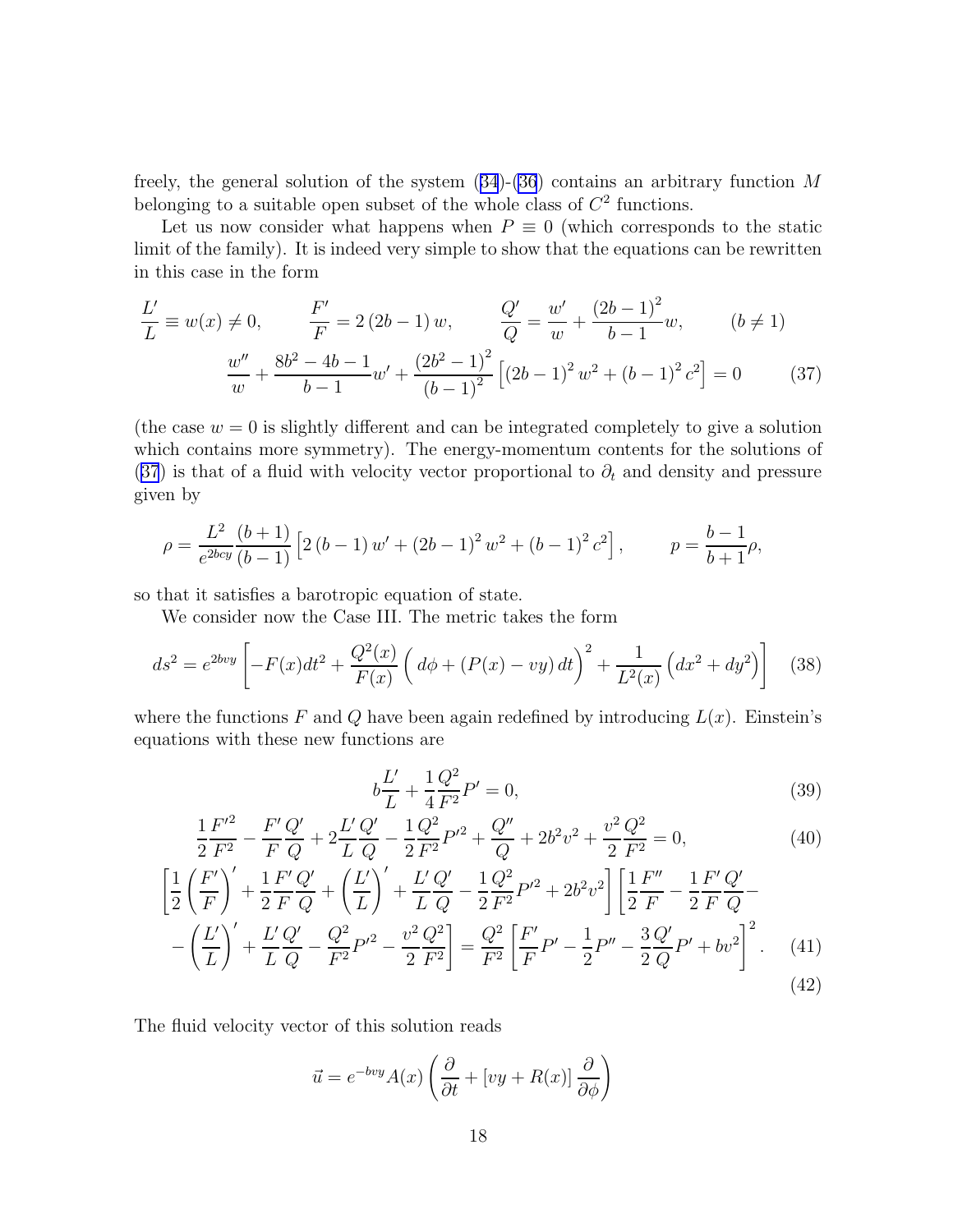where, as before,  $A(x)$  and  $R(x)$  are expressions depending on the four functions  $F, Q$ , P and L. We note that in this case the solution is *always* differentially rotating (its rigidly rotating limit must satisfy  $v = 0$  and thus it actually belongs to the case when the conformal Lie algebra is abelian). The expressions for the density and pressure for this solution read

$$
p = \frac{L^2}{e^{2bvy}} \left[ -\frac{1}{4} \frac{F'^2}{F^2} + \frac{1}{2} \frac{F'}{F} \frac{Q'}{Q} - \frac{L'}{L} \frac{Q'}{Q} + \frac{1}{4} \frac{Q^2}{F^2} P'^2 + b^2 v^2 - \frac{v^2}{4} \frac{Q^2}{F^2} \right],
$$
  

$$
\rho = \frac{L^2}{e^{2bvy}} \left[ 2\left(\frac{L'}{L}\right)' + 2\frac{L'}{L} \frac{Q'}{Q} + \frac{1}{2} \frac{Q''}{Q} + 2b^2 v^2 + v^2 \frac{Q^2}{F^2} \right].
$$

The same considerations we made regarding the existence of solutions for the quadratic set of differential equations([34\)](#page-15-0)-([36](#page-15-0)) hold in this case. Given that the equations are simpler, the analysis is easier than before. We simply need to define a new function  $N(x)$  by

$$
Q \equiv FN
$$

and regard  $N$  as the arbitrary function in the system. Introducing two new functions  $s(x)$  and  $w(x)$  by

$$
\frac{F'}{F} \equiv s, \qquad \frac{L'}{L} \equiv w,
$$

wenotice that ([39](#page-17-0)) allows us to obtain  $P'$  in terms of N and w. Substituting into the other two equations we find that  $(40)$  contains s' linearly and no other derivatives (except for  $N$ ). Substituting  $s'$  obtained from this equation into the last one we find, similarly as as before,

$$
\left(1+\frac{4b^2}{N^2}\right)w'^2+\Sigma_1(N,N',N'',w,s) w'+\Sigma_2(N,N',N'',w,s)=0.
$$

Evaluating the discriminant of this quadratic equation it can be seen that it is not negative definite. Thus, there exist initial conditions and functions N which make it positive. A trivial example is given now by  $s\vert_{x=0}=0$ ,  $w\vert_{x=0}=0$ ,  $b=1/2$  and any function N satisfying N  $|_{x=0} = 1$ , N'  $|_{x=0} = 0$  and N''  $|_{x=0} = 0$ . Therefore, the general solution of the system [\(39\)](#page-17-0)-([41\)](#page-17-0) will contain an arbitrary function belonging to some open non-empty subset of the class of  $C<sup>2</sup>$  functions.

It is interesting to note also that the conformal Killing of all these solutions (both for algebra II and algebra III) is in fact homothetic as it satisfies

$$
\mathcal{L}_{\vec{k}} g_{\mu\nu} = 2bc g_{\mu\nu} \qquad \text{(Case II)}, \qquad \mathcal{L}_{\vec{k}} g_{\mu\nu} = 2bv g_{\mu\nu} \qquad \text{(Case III)},
$$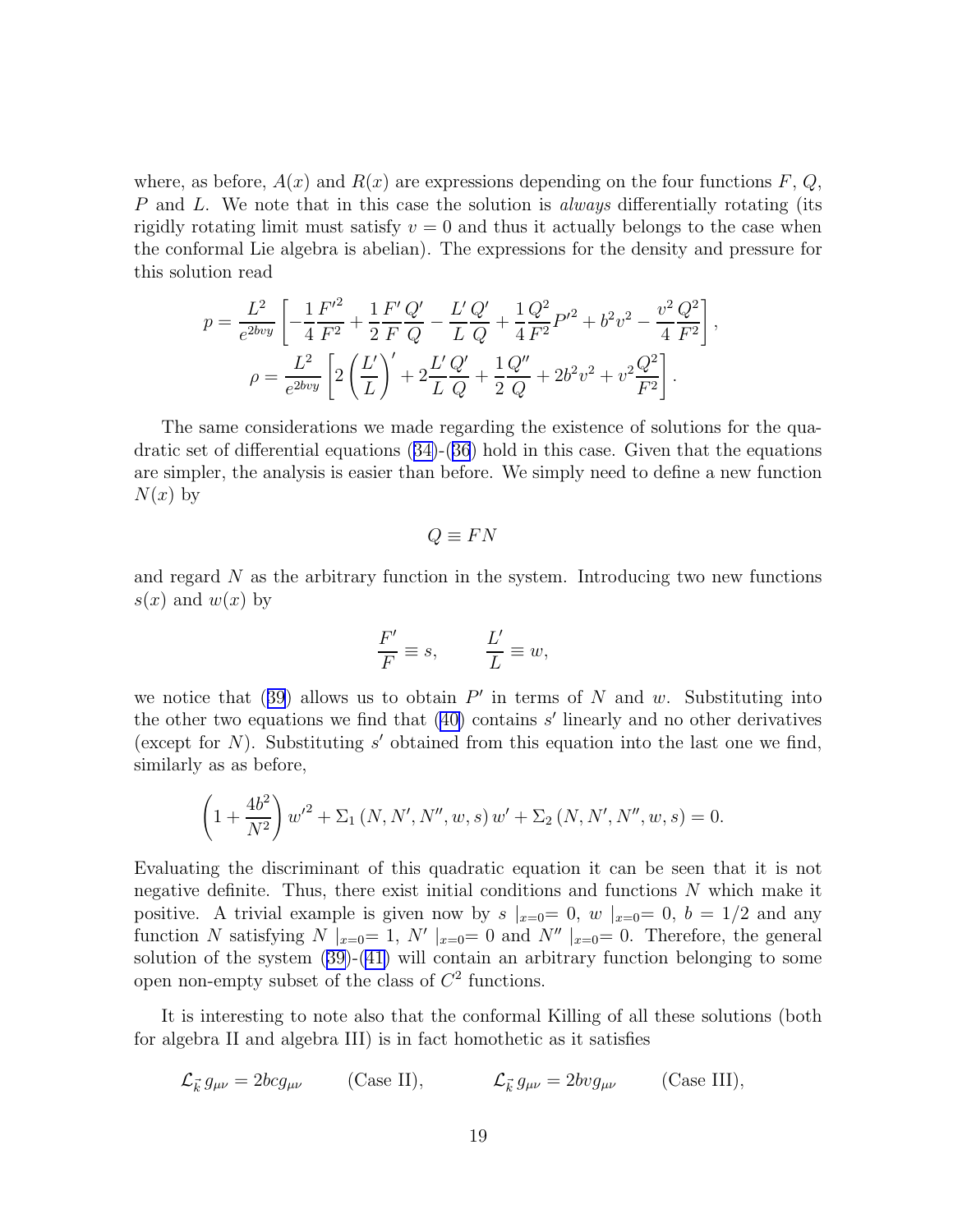so that the scale factor is a constant. Thus, the barotropic equation of state of the perfect fluid, in case it exists, must be a linear relation of the form  $p = (\gamma + 1) \rho$  for some constant  $\gamma$  (see [\[4\]](#page-23-0)). As the families of solutions contain an arbitrary function, there always exist solutions satisfying this barotropic equation of state.

Let us finally summarize the main results of this paper and Ref.[[1\]](#page-23-0) in the following table where the solutions of Einstein's field equations for stationary and axisymmetric space-times with a (non-isometric) conformal motion (proper for the Abelian Case and Case I, but homothetic for the remaining Cases II and III) and filled with a nonconvective perfect fluid are written down.

|                 | $\Psi_{,x}\neq 0$   | Schwarzschild interior solution |
|-----------------|---------------------|---------------------------------|
| Abelian Case    |                     |                                 |
|                 | $\Psi_{,x}=0$       | Solution in [3]                 |
|                 | $\Psi_{,x}\neq 0$   | Schwarzschild interior solution |
| Case I          |                     |                                 |
|                 | $\Psi_{,x}=0$       | Solution in $[1]$               |
|                 |                     |                                 |
| $\rm Case~II$   | $\Psi_{,y}=-bc\Psi$ | Solution $(33)$                 |
|                 |                     |                                 |
|                 |                     |                                 |
| $\rm Case\ III$ | $\Psi_{,y}=-bv\Psi$ | Solution (38)                   |
|                 |                     |                                 |

#### Corrigendum to paper [\[1](#page-23-0)]

Let us end this paper by adding a corrigendum to our previous paper [\[1](#page-23-0)]. The general solution for the Case I was explicitly found there. However, the expression for the fluid velocity vector (the expression following formula (27) in[[1](#page-23-0)]) is wrong and should read

$$
\vec{u} = \frac{1}{\beta\sqrt{\dot{H}^2 - H^2\omega^2X^2}}\frac{\partial}{\partial t}
$$

which implies that the rotation  $\Omega$  of the fluid is constant. Thus the general perfect fluidsolution in Case I is *rigidly rotating* contrarily to what was stated in [[1\]](#page-23-0). As a consequence, we have that this solution must be contained in the general Wahlquist family[[6](#page-23-0)] which is the general solution (together with its limit cases[[8\]\[9\]\[5](#page-23-0)]) for Petrov type D stationary and axisymmetric rigidly rotating perfect fluids with equation of state  $\rho + 3p = \text{const.}$  (see [\[5](#page-23-0)]).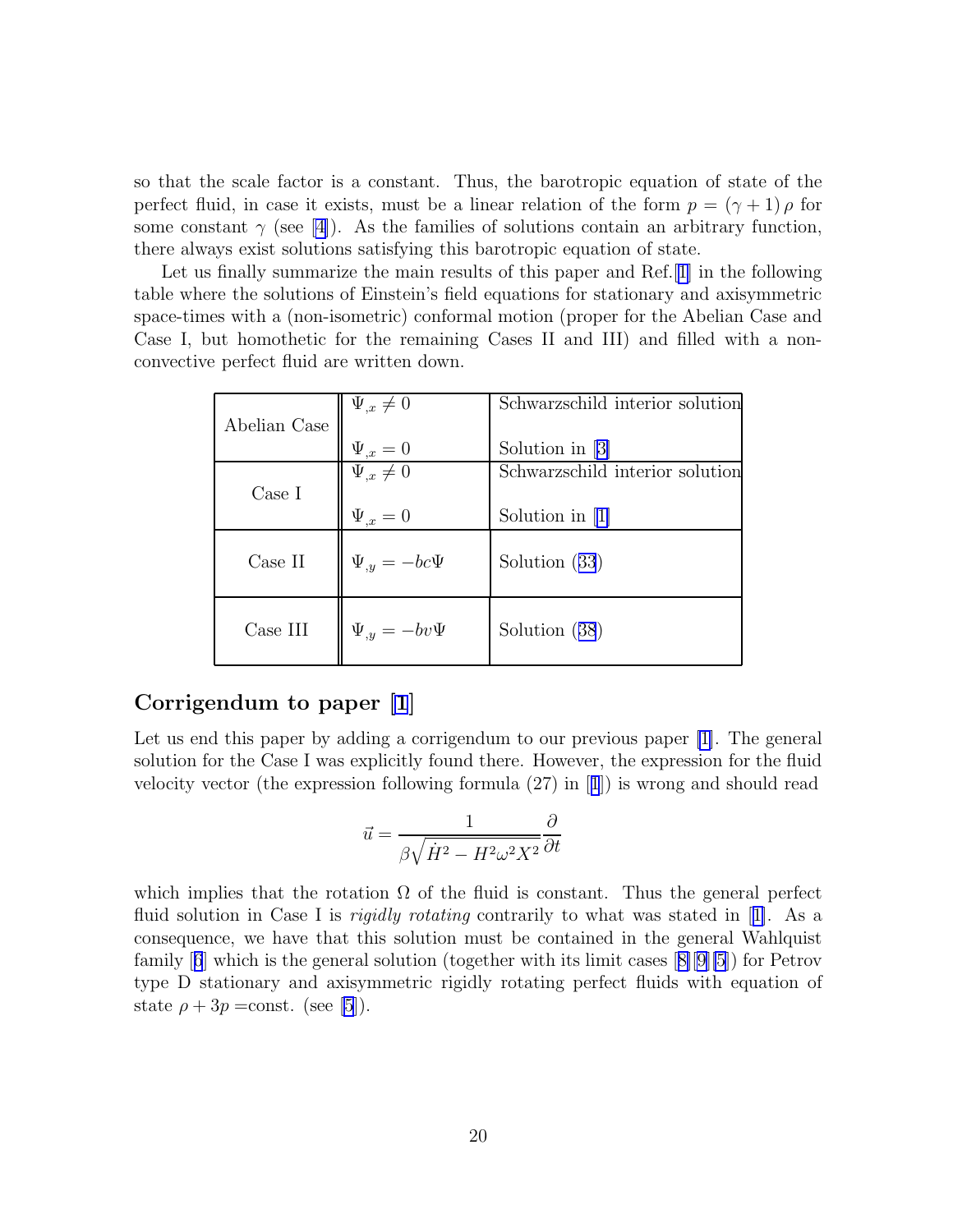### <span id="page-20-0"></span>Acknowledgements

The present work has been partially supported by the Spanish Ministerio de Educación y Ciencia under project No. PB93-1050. M. Mars wishes to thank the Ministerio de Educación y Ciencia for financial support.

All the tensors in this paper have been computed with the algebraic computer programs CLASSI and REDUCE. The calculations involved in the proof of incompatibility of the system of differential equations  $(27)-(32)$  $(27)-(32)$  have been performed with the essential help of REDUCE.

#### 6 Appendix

The aim of this Appendix is to show that the overdetermined system of ordinary differential equations [\(27\)](#page-14-0)-[\(32\)](#page-14-0) has no solution representing an axially symmetric spacetime with a well-defined axis of symmetry. First of all, we need to find the conditions on the metricfunctions  $F, P$  and  $Q$  such that the metric ([4](#page-3-0)) has well-defined axial symmetry. Thus, we must impose the existence of a two-dimensional surface where the axial Killing vector  $\partial_{\phi}$  vanishes and where the so-called elementary flatness condition (see e.g. [\[10\]](#page-23-0)) is fulfilled. A trivial calculation shows that these conditions are equivalent to the existence of a finite value of x (which can be redefined to  $x = 0$  using a coordinate change  $x \longrightarrow x + \text{const.}$ ) where

$$
Q \mid_{x=0} = 0, \qquad F \mid_{x=0} = 1 \qquad \text{and} \qquad Q' \mid_{x=0} = 1 \tag{43}
$$

(in order to find these expressions we have also made use of the coordinate freedom of rescaling the coordinate t). We must now expand the metric functions around  $x = 0$ andshow that the system of ordinary equations  $(27)-(32)$  $(27)-(32)$  $(27)-(32)$  $(27)-(32)$  $(27)-(32)$  is incompatible. The first thing we notice is that the equation  $(27)$  for r can be completely integrated to give

$$
r' = -\frac{1}{\alpha_1 \alpha_2} \tan \left[ \frac{\alpha_1 + \alpha_2}{\alpha_1 \alpha_2} (x - x_0) \right] \quad \text{if} \quad \alpha_1 + \alpha_2 \neq 0,
$$
  

$$
r' = \text{const} \neq 0 \quad \text{if} \quad \alpha_1 + \alpha_2 = 0.
$$

In the second case we assume the constant  $r'$  to be non-zero because otherwise the equation([28](#page-14-0)) gives  $H = 0$  which belongs to another case. Now, a very simple analysis of the function  $\Psi$  (which is given by Solution 2 or Solution 3) shows that r' must be finite at  $x = 0$  in order to obtain a non-singular metric at the axis of symmetry  $x = 0$ . This implies that  $\frac{\alpha_1+\alpha_2}{\alpha_1\alpha_2}x_0 \neq \pm \left(\frac{\pi}{2}+\pi n\right)$ , (*n* being an integer). This result is necessary in order to consider properly the different powers in  $x$  of the equations.

We must now consider separately the case III from the case II. The first one  $(c =$  $0, v \neq 0$ ) is simpler to study and the proof is as follows. First, we obtain

$$
P' = \frac{4r'}{v} \frac{F^2}{Q^2}
$$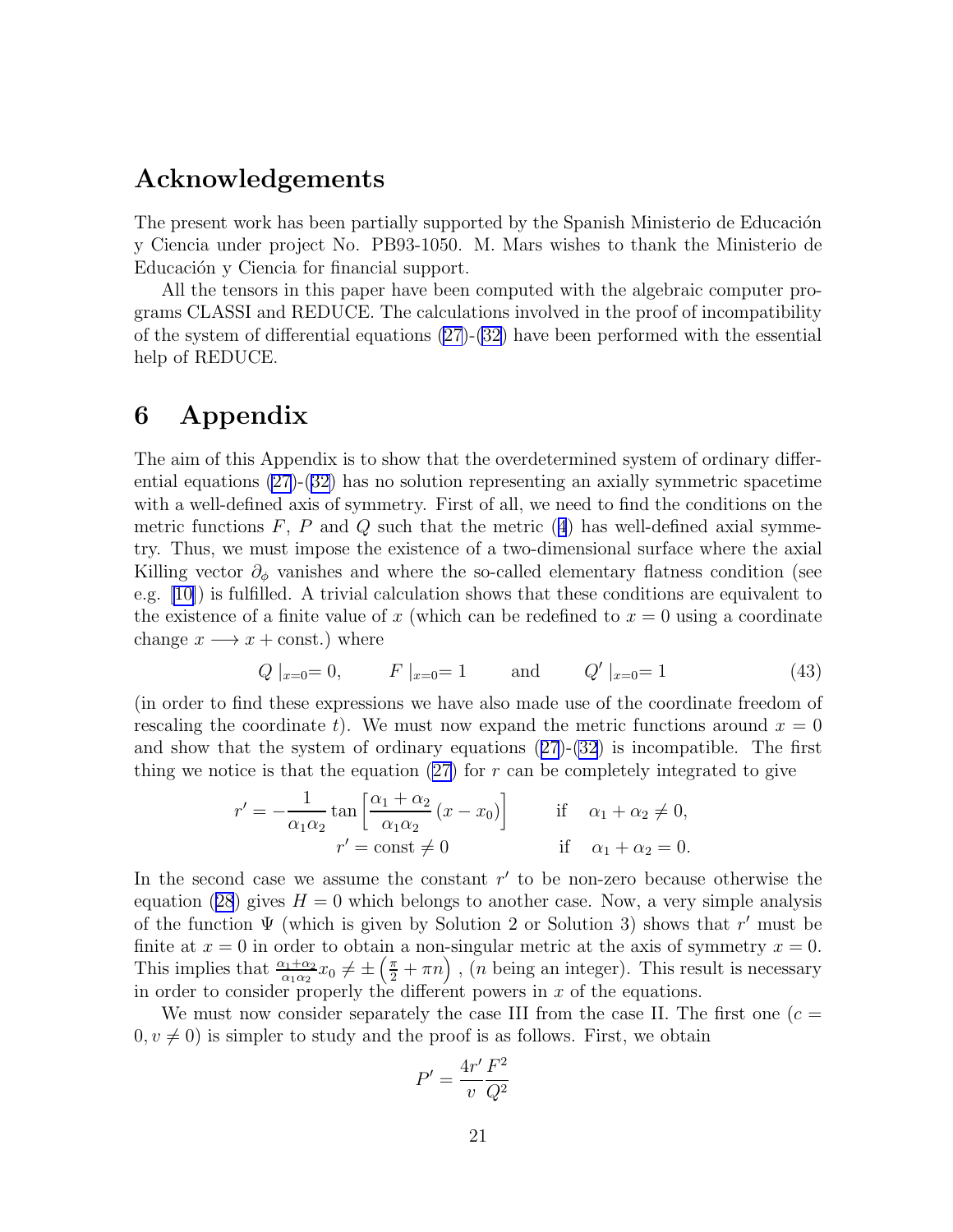<span id="page-21-0"></span>from the equation([28\)](#page-14-0) and substitute this expression everywhere so that only the functions F, Q and r' are present in the equations. We define a new function  $w(x)$  by  $Q \equiv xw(x)$  $Q \equiv xw(x)$  $Q \equiv xw(x)$  so that  $w(0) = 1$  (see [\(43](#page-20-0))). The coefficient in  $x^{-2}$  of equation ([32\)](#page-14-0) gives simply

$$
-\frac{16}{v^2}r'^4\mid_{x=0}=0,
$$

which implies from the expression for r' above that  $x_0 = 0$  and  $\alpha_1 + \alpha_2 \neq 0$ . Now, the coefficientsin  $x^{-1}$  of equation ([29](#page-14-0)) and [\(31\)](#page-14-0) read, respectively

$$
-\frac{1}{2}[F' \mid_{x=0} -2w' \mid_{x=0}] = 0, \qquad -\frac{\alpha_1 + \alpha_2}{\alpha_1^2 \alpha_2^2}[F' \mid_{x=0} -4w' \mid_{x=0}] = 0
$$

so that obviously  $F'|_{x=0}=0$  and  $w'|_{x=0}=0$ . Using these expressions the coefficient in  $x^{-2}$ of ([30\)](#page-14-0) reads

$$
-\frac{16}{v^2} \frac{(\alpha_1 + \alpha_2)^2}{\alpha_1^4 \alpha_2^4} = 0
$$

which is impossible and we have shown that no regular solutions around the axis of symmetry exist for the case III.

Regarding the case II ( $c \neq 0, v = 0$ ), the proof is more involved because the equations are more complicated. The idea is, however, the same as in the previous case. Now it is convenient to define a new function  $M(x)$  by

$$
F = \frac{PQ}{\sqrt{M}},\tag{44}
$$

which allows us to write [\(28](#page-14-0)) in the form

$$
\frac{P'}{P} = \frac{1}{M-1} \left( -\frac{1}{2} \frac{M'}{M} + \frac{Q'}{Q} + \frac{4r'}{c} \right)
$$
(45)

(the subcase  $M \equiv 1$  can be easily shown to be impossible) and substitute  $\frac{P'}{P}$  $\frac{P'}{P}$  everywhere so that only the functions  $Q$ ,  $\overline{M}$  and  $r'$  appear in the system. We have to take into account, however, that we still do not know the behaviour of the function M near  $x = 0$  because the regularity on the axis of symmetry does not tell us anything about the function  $P$  (and therefore about  $M$  through its definition), except that  $QP$  must be finite at  $x = 0$  (because the norm of the timelike Killing  $\partial_t$  must be finite and negative on the axis of symmetry) and, therefore, the function  $M$  must be regular at  $x = 0$ . Our next aim is to show that necessarily  $r' |_{x=0} = 0$  (or, equivalently,  $x_0 = 0$  and  $\alpha_1 + \alpha_2 \neq 0$ ). Let us suppose, on the contrary, that  $r' \mid_{x=0} \neq 0$  (but finite as discussed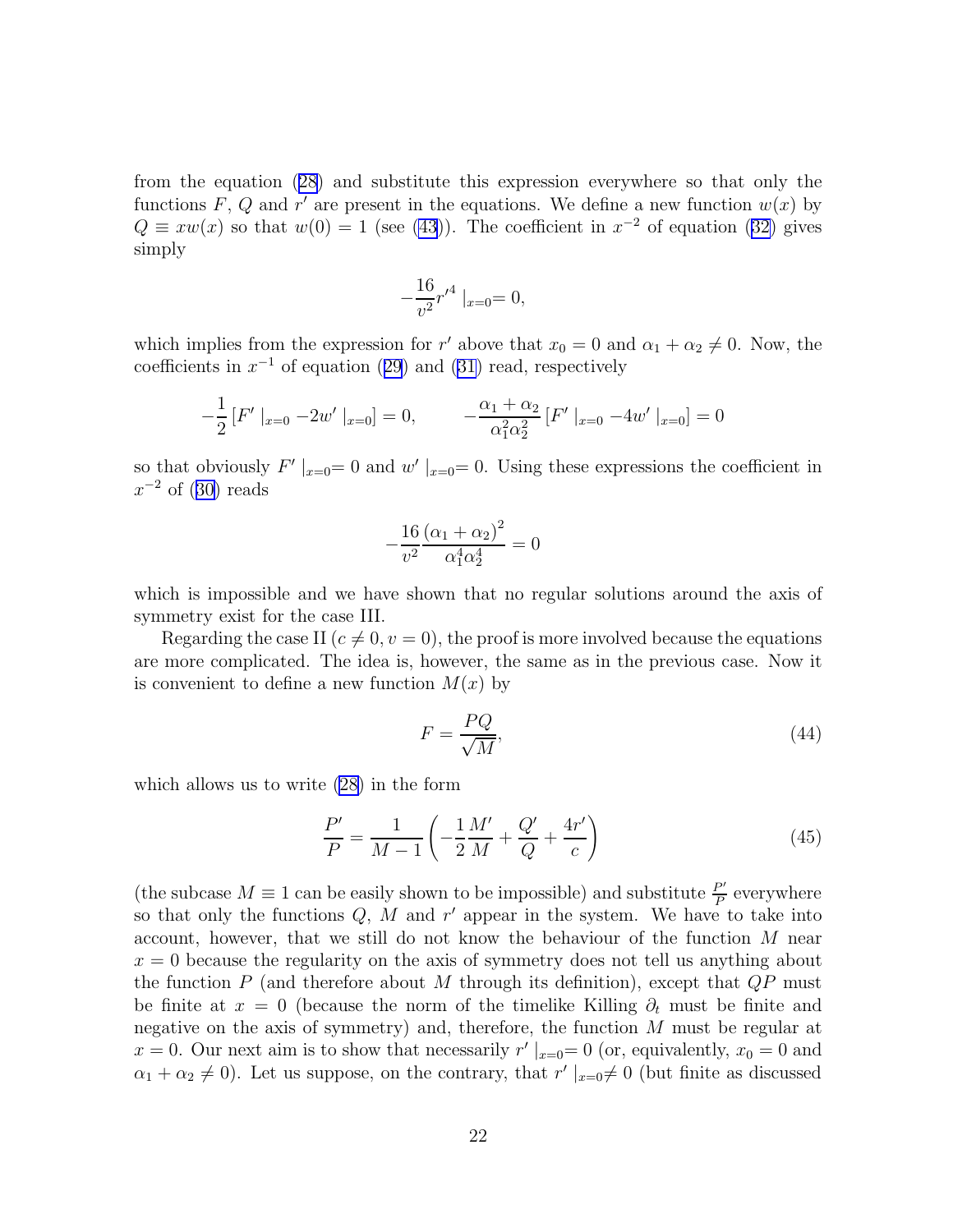above). Again we define the function  $w(x)$  by  $Q \equiv xw(x)$  and substitute everywhere. The coefficient in  $x^{-2}$  of [\(32](#page-14-0)) gives

$$
-M |_{x=0} r'^2 |_{x=0} = 0 \qquad \Longrightarrow \qquad M |_{x=0} = 0
$$

andusing this information, the coefficient in  $x^{-3}$  of ([30\)](#page-14-0) gives  $M'|_{x=0}=0$  and then the coefficient in  $x^{-2}$  in [\(31\)](#page-14-0) gives  $M''|_{x=0} = 0$ . Thus, we have that M has a zero of order  $n \geq 3$  at  $x = 0$  which implies from its definition [\(44\)](#page-21-0) that P has a zero of order  $\frac{n}{2} - 1$ , but then the expression [\(45](#page-21-0)) is impossible in the limit  $x = 0$  and we have proven that  $r' \mid_{x=0} = 0.$ 

It is convenient to perform the change of variables

$$
u = -\tan\left[\frac{(\alpha_1 + \alpha_2)}{\alpha_1 \alpha_2}x\right],
$$

so that  $r' = \frac{1}{\alpha_1}$  $\frac{1}{\alpha_1 \alpha_2} u$  and the axis of symmetry is located at  $u = 0$ . Now, expanding M and w around  $u = 0$  it is not difficult to show that the system of equations is incompatible. The calculations are, however, long and the use of computer algebra is needed. Moreover, a number of different subcases arise so that the proof is lengthy and cannot be reproduced here. Let us simply give the main indications for the proof. It is enough to restrict the analysis to the three simplest equations([29](#page-14-0)),([31](#page-14-0)) and [\(32](#page-14-0)) and it is convenient to redefine the constants to

$$
\alpha_1 \equiv \frac{1}{K - K_2}, \qquad \alpha_2 \equiv \frac{1}{K_2}
$$

and define a function  $n(x)$  through

$$
\frac{Q'}{Q} = -\frac{(\alpha_1 + \alpha_2)}{\alpha_1^2 \alpha_2^2} \frac{n}{r'}.
$$

Finally, the system of equations takes a much simpler form by performing the following combination

Equation1 
$$
\equiv 4r'^2(29) - (32),
$$
  
\nEquation2  $\equiv 2r'^2(31) + r'\frac{d(32)}{dx} - 2\left[r'^2(\alpha_1 - \alpha_2) + \frac{\alpha_1 + \alpha_2}{\alpha_1^2 \alpha_2^2}(n-1)\right] (32),$   
\nEquation3  $\equiv (32).$ 

The first of these equations contains  $M$  linearly and without derivatives of  $M$ . This allows us to substitute  $M$  from that equation into the two others so that we have two equations for the single function  $n(u)$ . The analysis now is lengthy but trivial.